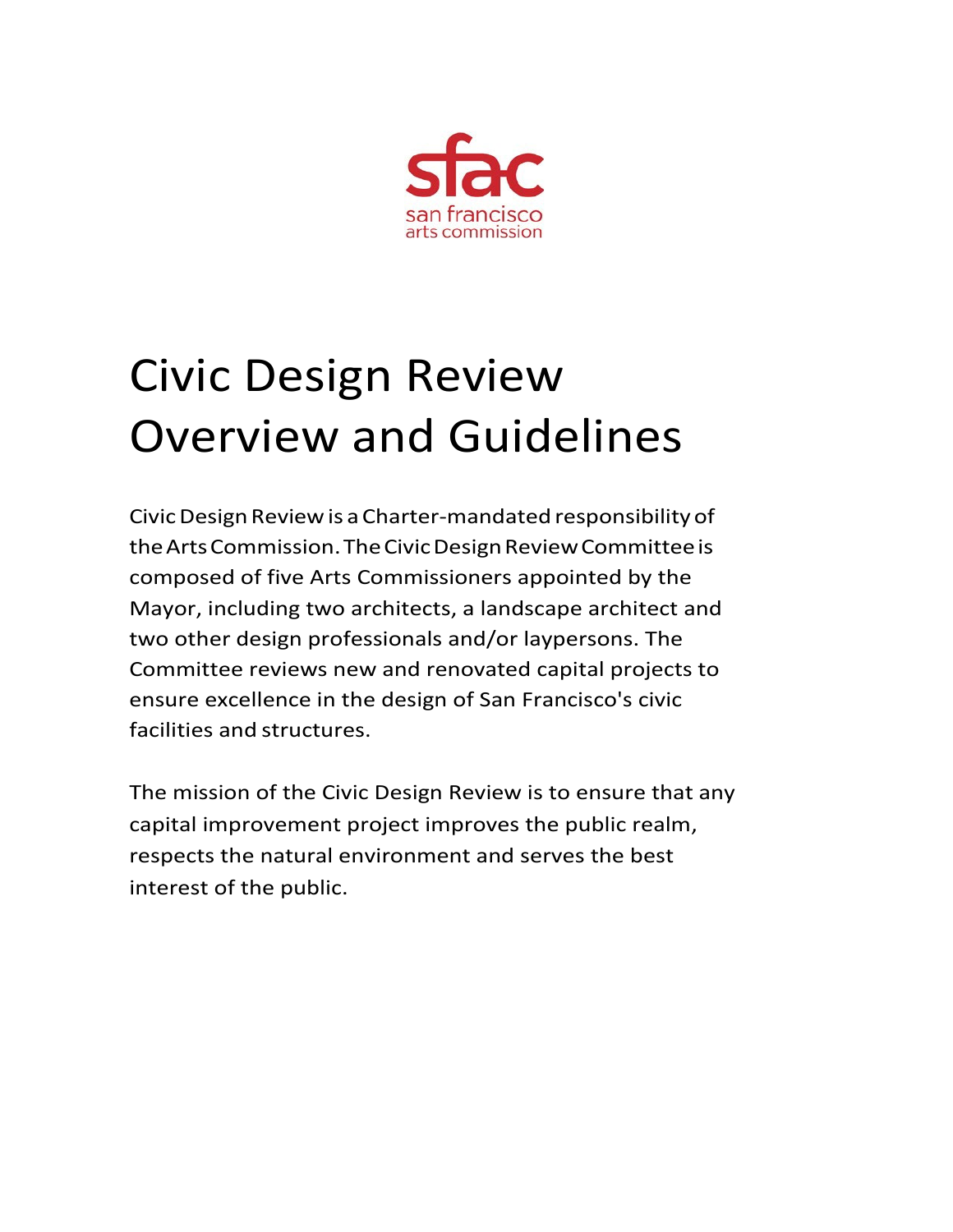### Table of Contents

| Program Overview                                                            | 3  |
|-----------------------------------------------------------------------------|----|
| About Civic Design Review                                                   |    |
| Design goals and objectives                                                 |    |
| Fees                                                                        |    |
| <b>Public Meetings</b>                                                      | 5  |
| Meeting times and scheduling                                                |    |
| The Civic Design Review meeting                                             |    |
| Public comment and community participation                                  |    |
| <b>Phases of Review</b>                                                     | 7  |
| Conceptual Design                                                           |    |
| Phase 1: Schematic Design Phase                                             |    |
| 2: Design Development                                                       |    |
| <b>Phase 3: Construction Documents</b>                                      |    |
| Post-Phase 3 Review                                                         |    |
| <b>Coordinating Various City Approval Processes</b>                         |    |
| <b>Informal Work Sessions</b>                                               |    |
| <b>Additional Support</b>                                                   |    |
| Art Enrichment and Civic Art Collection                                     | 22 |
| <b>Temporary Projects</b>                                                   | 23 |
| Plaque Review                                                               | 24 |
| Other Types of Review                                                       | 26 |
| Administrative Review                                                       |    |
| <b>Small Project Review</b>                                                 |    |
| <b>Exempt Projects</b>                                                      |    |
| <b>Motions and Contingencies</b>                                            | 28 |
| Approval with contingencies                                                 |    |
| Clarification of comments made at Civic Design Review Meeting Changes to an |    |
| approved design                                                             |    |
| <b>Final Approval</b>                                                       |    |
| <b>Frequently Asked Questions</b>                                           | 29 |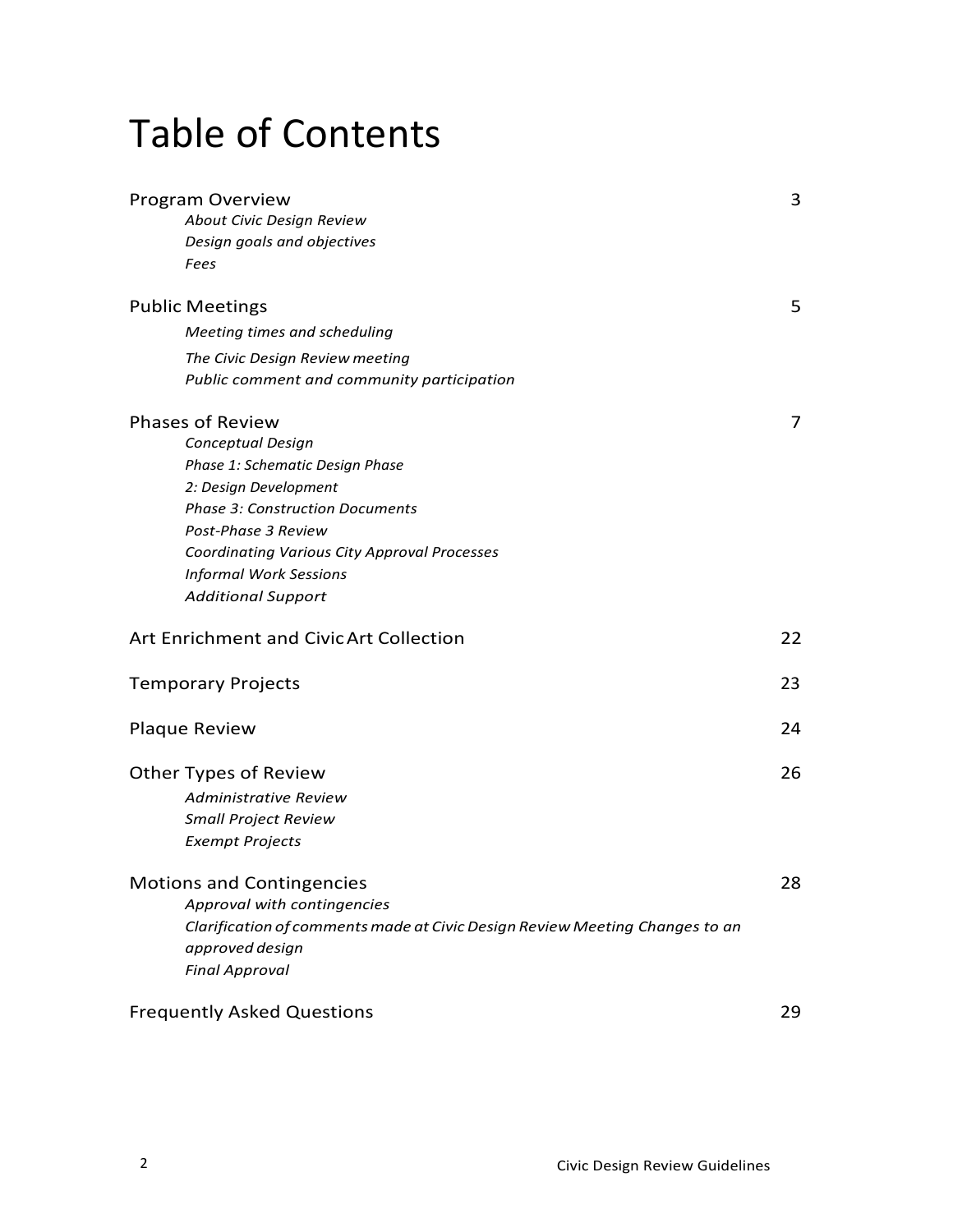### Program Overview

#### ABOUT CIVIC DESIGN REVIEW

The San Francisco Arts Commission is mandated by City Charter Section 5.103 to approve the design of all structures placed on city property. The Charter gives authority to the Commission for the review and approval of "the design of all public structures, any private structure which extends over or upon any public property and any yards, courts, setbacks or usable open spaces which are an integral part of any such structure" (San Francisco Charter Section 5.103, 1996 revision).

The Charter thus mandates Arts Commission review of the exterior architectureand designofstructuresandyards,parks, courts,setbacks or usable open spaces integral to the structure. This responsibility is assigned to the Civic Design ReviewCommittee.

A "structure" has been defined as any new or significantly remodeled building. This definition also incorporates permanent street furnishings, including, but not limited to: streetlights, benches, bollards, railings, water features, news racks, trash containers, way-finding systems and plaques.Plaques are reviewedinconjunctionwith the SFPublicWorks. Public Works Code 798.5 requires Arts Commission approval of any plaque design prior to the issuance of an encroachment permit. Plaques are generally reviewed at one meeting and are not necessarily subject tothethreephasedCivicDesignReview.Plaquesmayalsobereviewed administratively. There is no fee associated with the review of plaques.

#### LEGISLATION

[Charter Section 5.103](https://www.sfartscommission.org/sites/default/files/documents/Arts_Commission_legal_authorities.pdf) [Public Works Code Section 798.5](https://sfgov.org/arts/sites/default/files/Public%20Works%20Code%20Section%20798.5.pdf)  [AdministrativeCodeSection3.19A](https://www.sfartscommission.org/sites/default/files/documents/Arts_Commission_legal_authorities.pdf)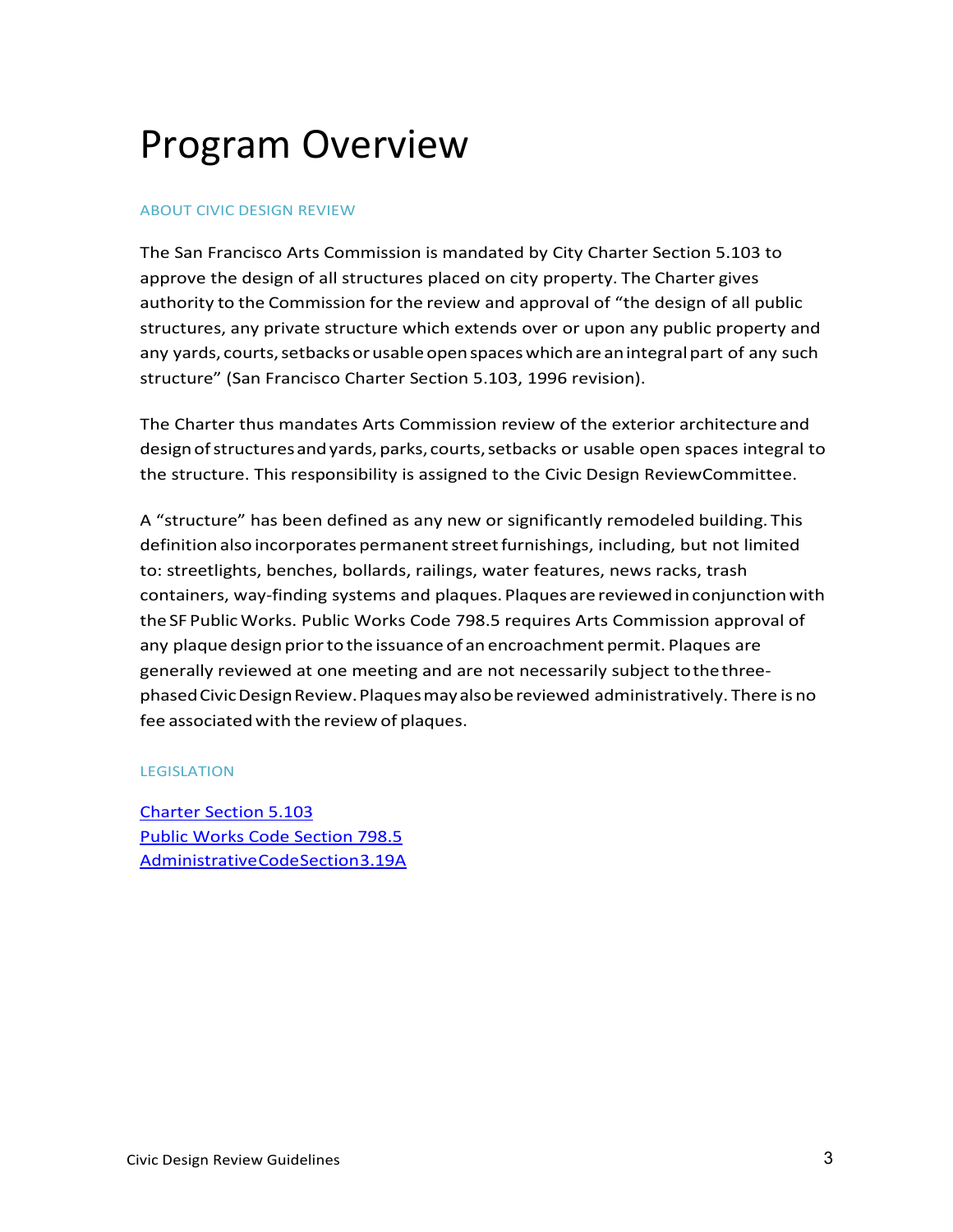#### DESIGN GOALS AND OBJECTIVES

Excellence and originality Enduring quality Appropriateness to its architectural context and to its function or purpose Sustainability Precisionindesign Activity ID

#### **FEES**

Effective September 25, 2018, the standard Civic Design Review fee shall be \$12,800 to be paid by the Project Sponsor. This shall be paid as a lump sum payment prior to being scheduled for Conceptual Review. Larger scale, complex projects or those involving a campus with multiple buildings may be assessed a higher fee.

Additionally, the Small Project Review fee is \$6,400 and the Administrative Review fee is \$750. All fees are subject to change each new fiscal year.

Interdepartmental electronic fund transfers and journal entries fromother City departments should use the below codes for SFAC's chart fields:

Revenue Account ID: **460127** Fund ID: **11740** Department ID: **163649** Authority ID: **16577** Project ID: **10022393** Activity ID: **0001**

Payments may be sent by check to: San Francisco Arts Commission 401 Van Ness, Suite 325, San Francisco, CA 94102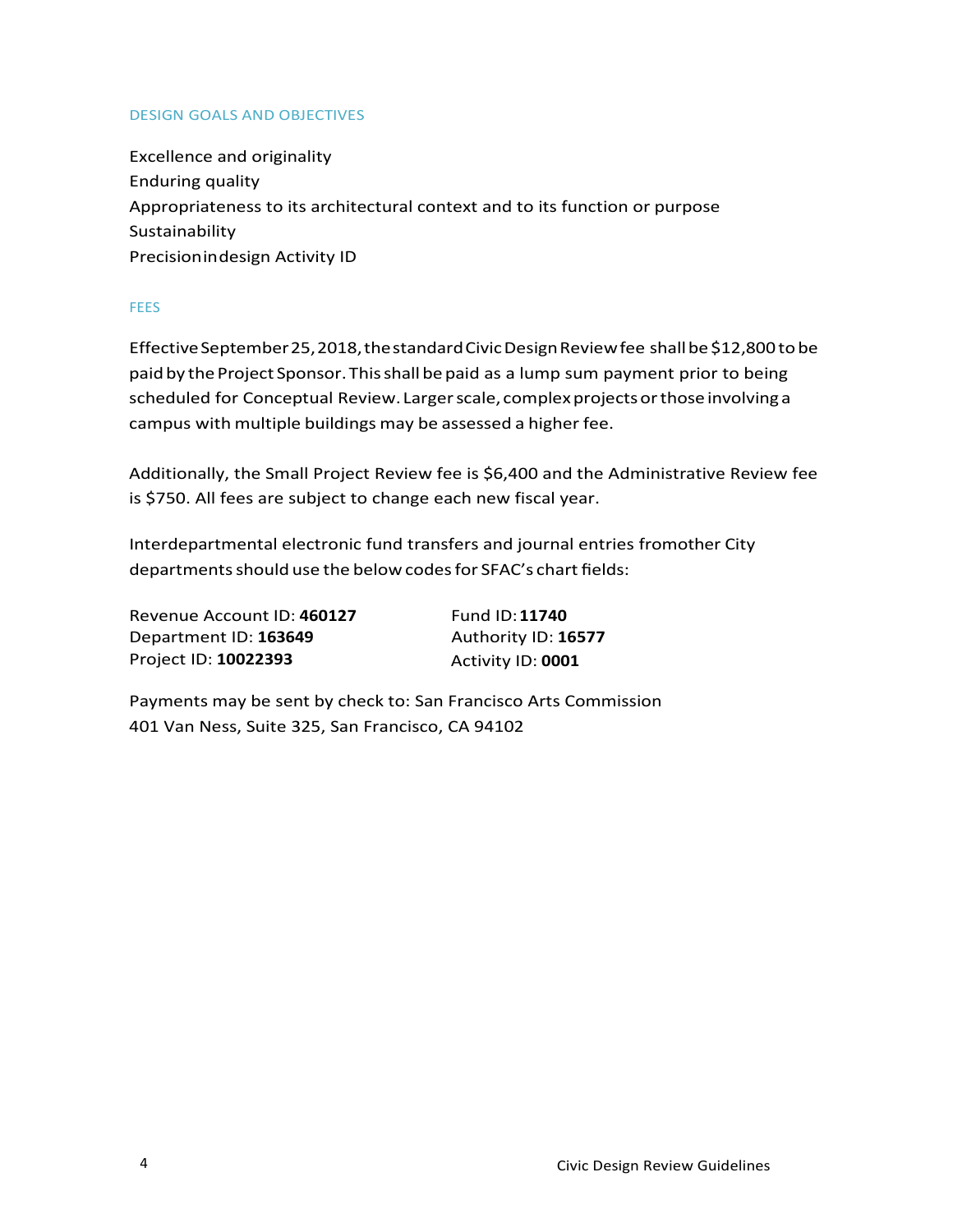### Public Meetings

#### MEETING TIMES AND SCHEDULING

The Civic Design Review Committee holds a standing meeting the third Monday of each month online. If the regularly scheduled meeting falls on a legal holiday, the meeting will be rescheduled to the Monday immediately preceding or following. Please check the Arts Commissionwebsite for accurate schedule information. Agendas are posted 72 hours in advance of the meeting in accordance with the Sunshine Ordinance.

One month prior to the meeting, applicants should contact the Civic Design Review Program Director to request placement on the agenda. The placement of a project on the agenda of the next Civic Design Review Committee meeting is contingent upon the submission of all required materials by the 5 p.m. deadline ten days prior to the meeting. This applies to all phases of review. Exceptions will not be made. Submission requirements are listed in the *Phases of Review* section of this document. Please ensure the project title is consistent throughout all phasesofreview, andensure all prior review dates are accurately noted on the Request for Review forms. Any presentations updated after the initial submittal should be accompanied by electronic copies for the Civic Design Review archives. Projects will be scheduled on a first- come, first served basis. If the project review queue has been filled, those seeking review may have their projects reviewed at the next month's meeting.

#### THE CIVIC DESIGN REVIEW MEETING

Please be prepared to make a brief and succinct presentation to the Civic Design Review Committee about your project. The presentation should include a concise narrative, which describes the conceptual premise of your design. Each presentation is allotted a specific and strictly followed time limit for the presentation.

Following the presentation, the Commissioners may ask questions, make comments, and/or recommendations for design modifications. Prior to the call for a vote by the Committee Chair, public comment will be taken.

Civic Design Review Guidelines 5 The Civic Design Review Committee will either move to approve the project as presented, take no action, or will approve the project with specific recommendations for design modificationsto be presented at a future meeting. When the project is next submitted for review, the applicant should clearly indicate how each of the Committee's concerns, comments and/or or contingencies have been addressed. If the Committee recommends approval, the motion will be placed on the Consent Calendar for the full Arts Commission at the next regularly scheduled meeting, which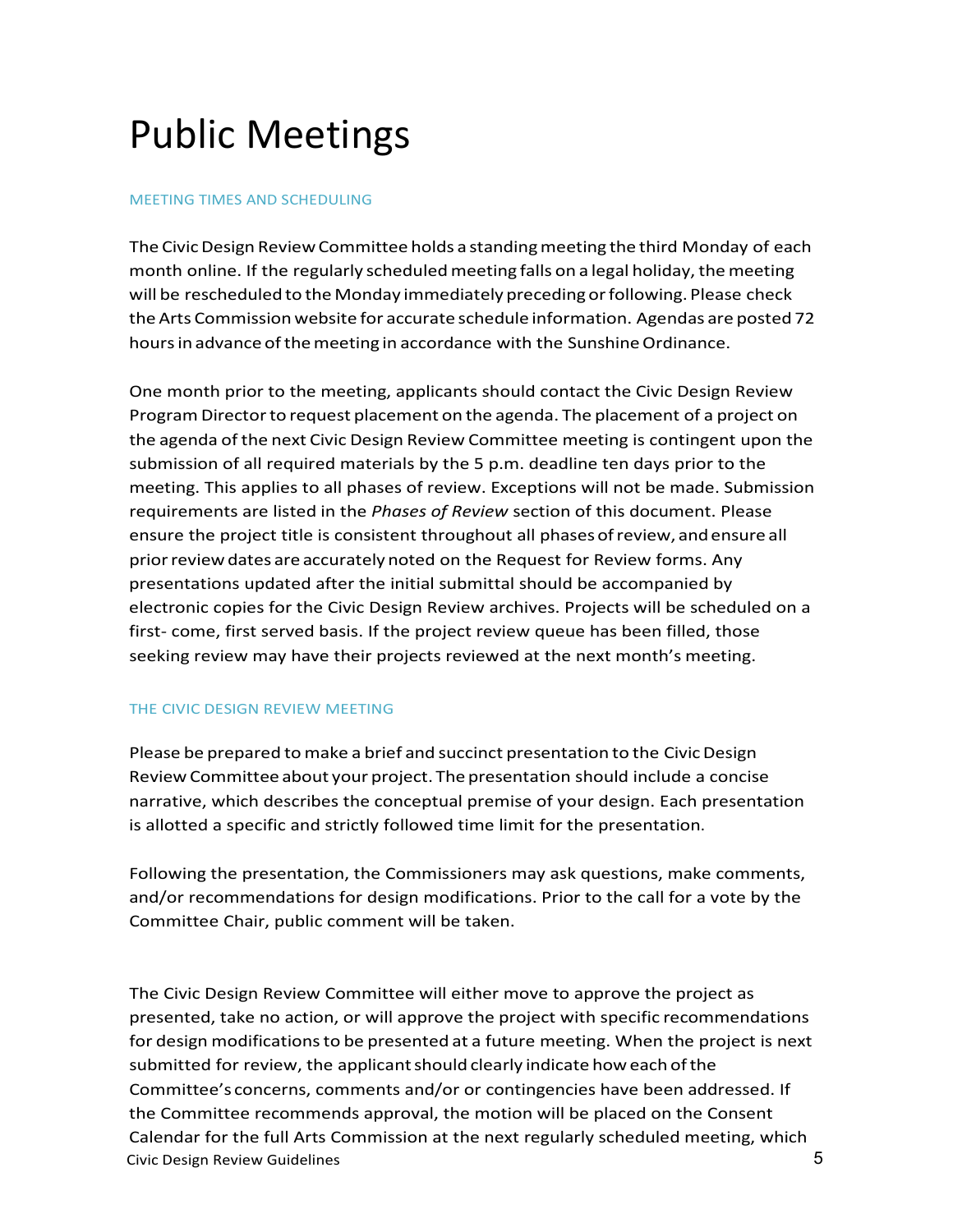takes place on the first Monday of each month. Applicants are not required to present their project at the full Arts Commission meeting unless specifically requested by the Civic Design Review Committee.

#### PUBLIC COMMENT AND COMMUNITY PARTICIPATION

Public participation and access to information is an important part of the public process. The Committee Chair calls for Public Comment prior to any vote on any item. Members of the public will also have the opportunity for Public Comments at the start of the meeting and prior to the meeting's adjournment.

It is the responsibility of the project applicant to inform the community and neighbors in the vicinity of the project about the Civic Design Review Committee's authority. The public should be advised in a timely manner about their opportunity to make public comment to the Civic Design Review Committee prior to a vote being taken on the project.

Applicants should consider using social media, community newsletters or neighborhood newspapers to publicize the schedule for upcoming CivicDesign Review ofthe project. The agenda is posted online, atthe Main Public Library and atthe Arts Commission office aminimumof 72 hours prior to the meeting.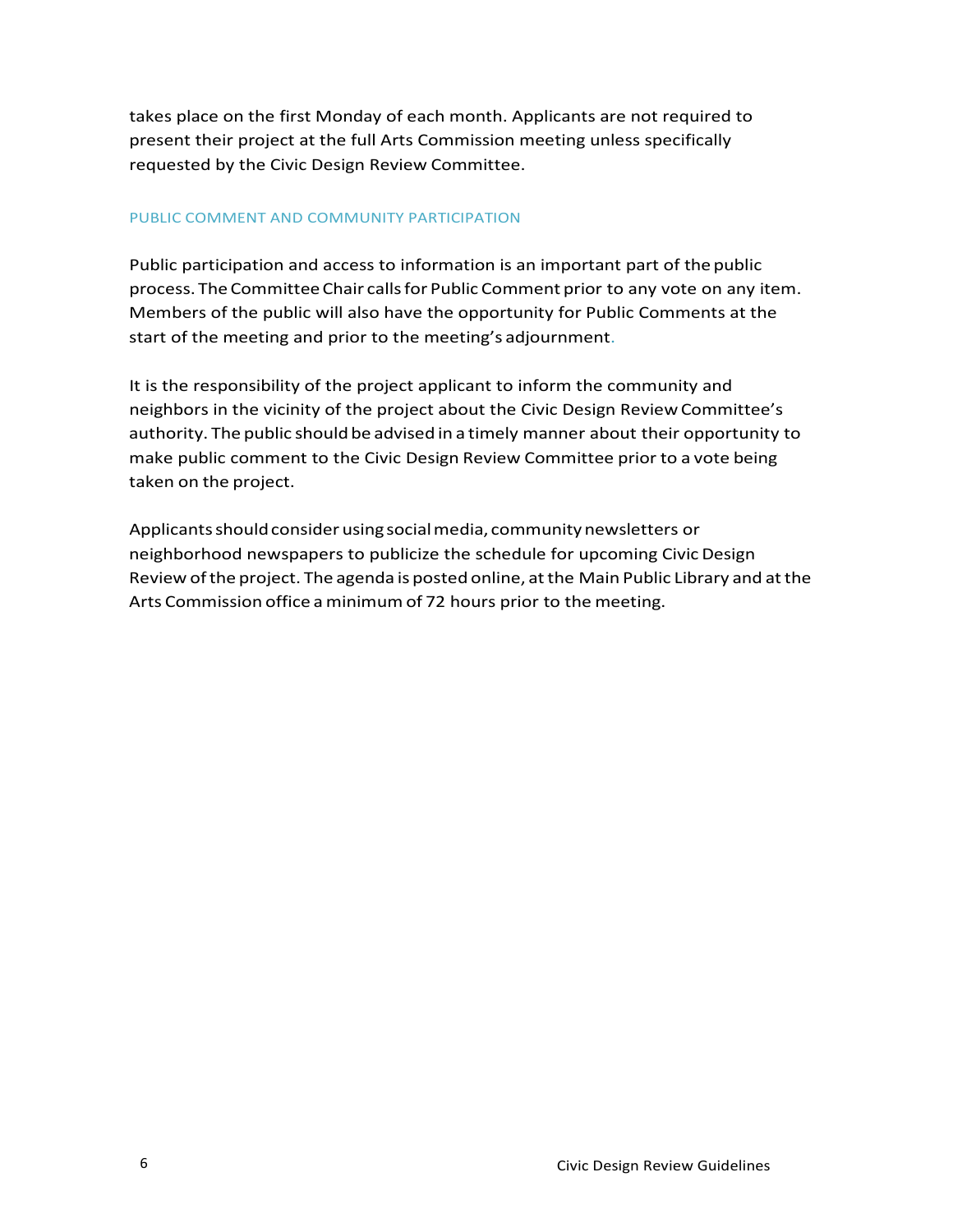### Phases of Review

The Civic Design Review process typically consists of a four stage review process which includes a Conceptual presentation for projects with budgets over \$5 million and three formal phases of approval that align with the typical design and delivery process for capital improvement projects. Projects with budgets less than \$5 million will have three formal phases of approval and are not required to make a Conceptual presentation. Smaller projects or simple renovations may be able to request approval for two phases concurrently. Please see the *Other Types of Review* section for more information on variations from the four-stage review process.

The phases of review are:

Conceptual Presentation Phase 1: Schematic Design Phase 2: Design Development Phase 3: Construction Documents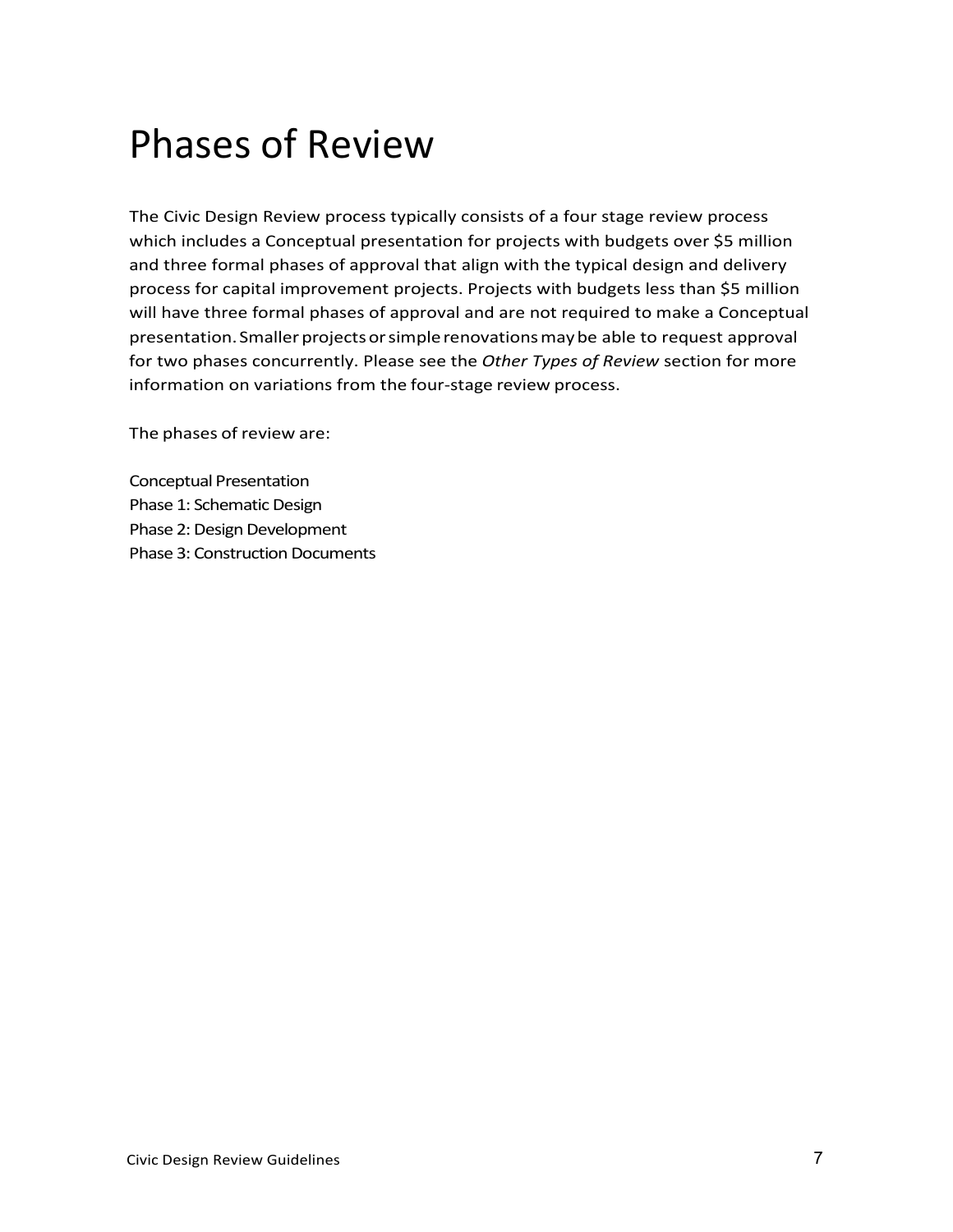### Conceptual Design

All projects with construction budgets over \$5 million are required to make a Conceptual Design presentation prior to commencing environmental review. However, all designers who have projects to be reviewed by the Commission are welcome to present their Conceptual Design prior to Phase I: Schematic Design.

The Committee is introduced to the project and its purpose at this first meeting. This phase of review is a high level overview of the project goals, vision, conceptual ideas and design strategy. The presentation should include sketches of at least two possible designs and images that inspired or influenced the design. The presentation should be no longer than 15 minutes. While there is no vote, it does allowthe Committee to provide comments and suggestions prior to the submission of the Phase 1: Schematic Design presentation.

Submit the following materials by 5 p.m. ten days prior to review: (Hard copies are required for in-person meetings only)

- One electronic and hard copy of the [Request](https://www.sfartscommission.org/sites/default/files/Request%20for%20Review%20Form_April%202021.pdf) for Review Form
- One electronic and hard copy of the Art [Enrichment](https://www.sfartscommission.org/sites/default/files/Art%20Enrichment%20%26%20CAC%20Report_December%202021_FINAL.pdf) & Civic Art Collection Report signed by both the Client and the Public Art Program Director. *Please note that a meeting with the Public Art Program Director to review the Art Enrichment component is required in order for the form to be signed. Early coordination is recommended.*
- One electronic and hard copy of the written ConceptStatement
- Civic Design Review Fee: \$12,800
- One digital presentation
- Hard copies of colored prints sized 8 1/2" x 11" and 11"x17" of the presentation, two of each size

Presentation Requirements

- Site plan, map or aerial photograph identifying the location of the project and its context
- Site photographs or street view images that illustrate the overall context for the project
- Images of applicable references or inspiration for the design
- Conceptual sketches and current designtrajectory
- A summaryofthelargeideathatisthetheoreticalbasisforthe proposed design.

#### Conceptual Review Project Examples

[Margaret Hayward Playground](https://sfgov.org/arts/sites/default/files/Margaret%20Hayward%20Playground_Presentation_062016.pdf) [Southeast Community](https://sfgov.org/arts/sites/default/files/1550%20Evans_Presentation_101617.pdf) Center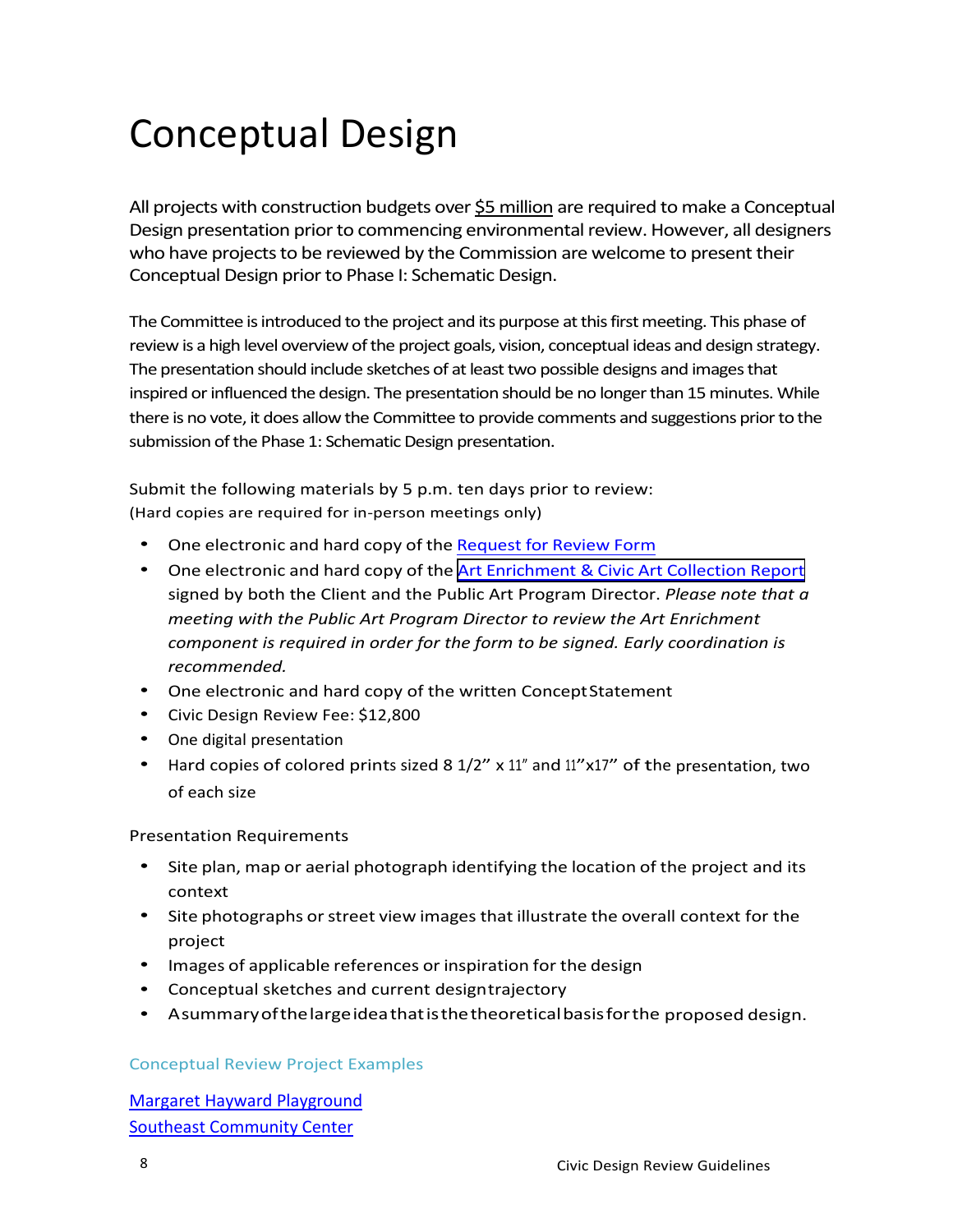[Treasure Island Public Restrooms](https://sfgov.org/arts/sites/default/files/020816_Treasure_Island_Public_Restroom_presentation.pdf)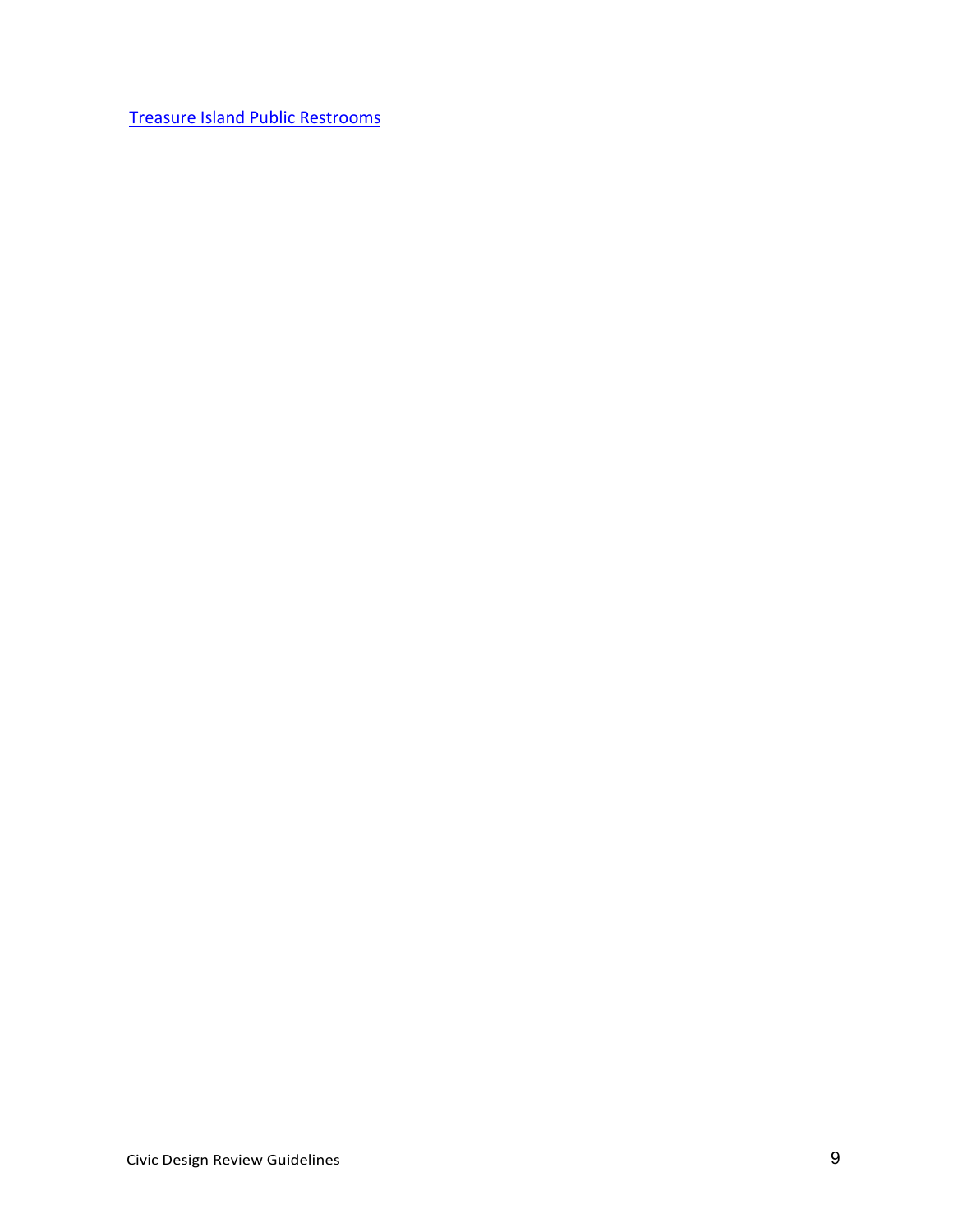### Phase 1: Schematic Design

The Phase 1 presentation is critical in defining the schematic formofthe project. The introduction should establish the history of the structure, the project sponsor's goals, programming concerns, specific requirements, functions and the services performed within the building. The Civic Design Review Committee will review the building's form and massing and the preliminary design within its context. The presentation should also include the site and landscape design developed to the same level as the building. Specific design features such as the building entry should be articulated. Areas of concern should be highlighted and possible approaches to solutions presented. The applicant should identify any GeneralPlanconsiderations, environmentalreviewissues,orcomments from other reviewing agencies that may affect the design. The presentation should be approximately 15 to 20 minutes in length unless a longer presentation time is agreed upon by the Civic Design Review Program Director.

Submit the following materials by 5 p.m. ten days prior to review: (Hard copies are required for in-person meetings only)

- Civic Design Review Fee (\$12,800, if not already paid)
- One electronic and hard copy of the [Request](https://www.sfartscommission.org/sites/default/files/Request%20for%20Review%20Form_April%202021.pdf) for Review Form with dates of all prior reviews
- One electronic and hard copy of the Art [Enrichment](https://www.sfartscommission.org/sites/default/files/Art%20Enrichment%20%26%20CAC%20Report_December%202021_FINAL.pdf) & Civic Art Collection Report signed by both the Client and the Public Art Program Director, if not already submitted. *Please note that a meeting with the Public Art Program Director to review the Art Enrichment component is required in order for the form to be signed. Early coordination is recommended.*
- One electronic copy (PDF) of the landscape and architectural drawings, including 3D renderings
- One electronic copy (PDF) of the presentation
- Hard copies of colored prints sized 8  $\frac{1}{2}$  x 11" and 11"x 17" of the presentation, two of each size
- If the presentation includes images that should not be published online for security reasons, please provide an additional PDF suitable for online publication

Presentation Requirements

• Three-dimensionalelectronicrenderingsincludingschematicplans, exterior elevations and renderings, building perspectives and sections.Basedon the conceptual design, this should illustrate the architectural solutions to the project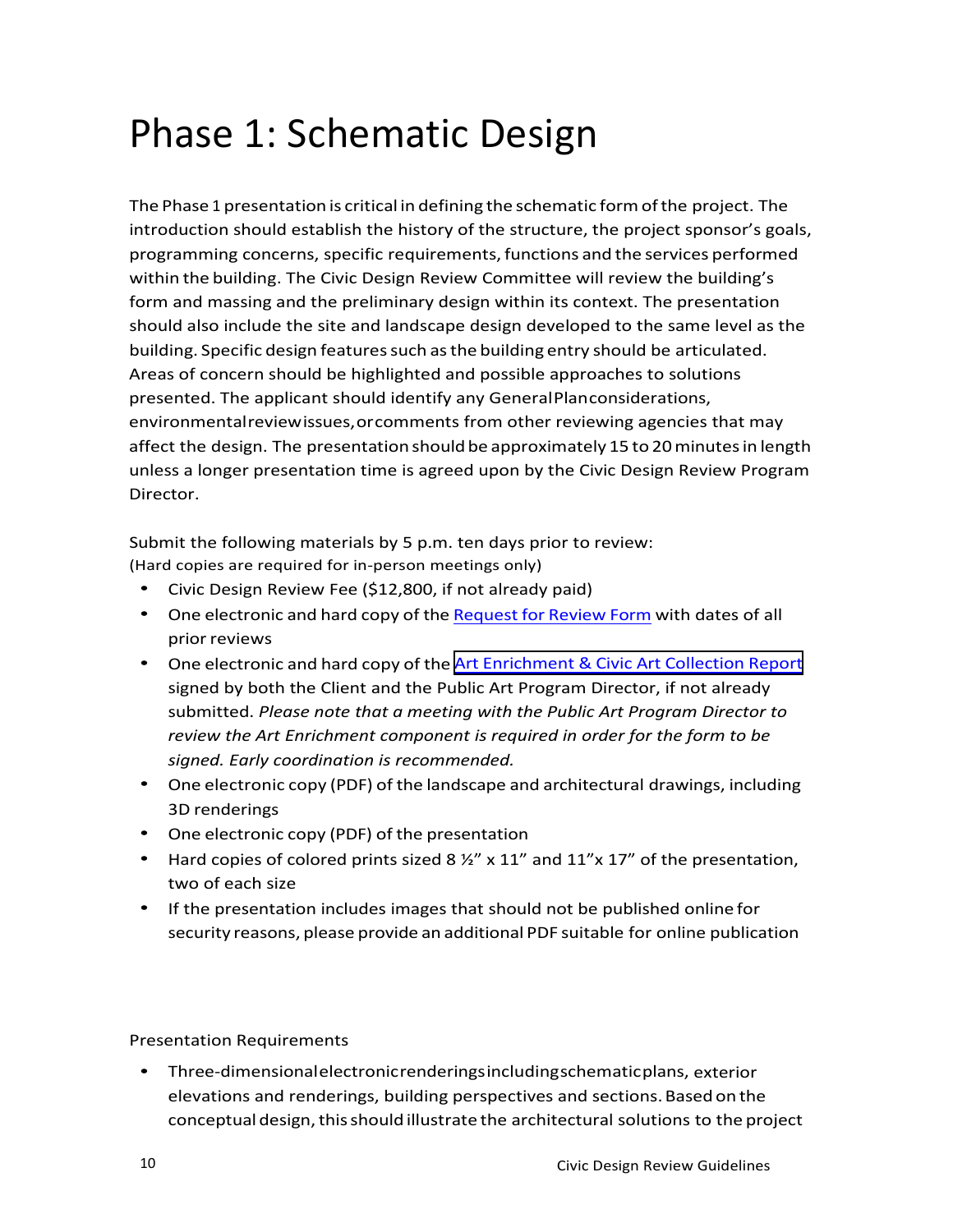- A digital scaled model is recommended for larger projects
- Exterior material selections or options should be included in the presentation images, to be followed up in Phase 2 with actual samples
- PowerPoint of 5 to 15slides
- Images of the design progression including references and inspiration
- Information on the community outreach process
- Photographs of the actual building site and the immediately surrounding area
- Site plan
- If outdoor spaces are an integral part of the structure, include schematic landscape strategy including topographical constraints and opportunities along with a preliminary planting list and elevation or photos of plant groupings
- A visual representation of the possible location(s) for public art if it is integrated into the exterior building design or placed on the site, outside of the building

#### Phase 1 Review Project Examples

[Margaret Hayward Playground](https://sfgov.org/arts/sites/default/files/Margaert%20Hayward_Presentation_071717.pdf)  [Southeast Community Center](https://sfgov.org/arts/sites/default/files/1550%20Evans_Presentation_021218.pdf)  [Treasure Island Public Restrooms](https://sfgov.org/arts/sites/default/files/TI%20Public%20Restroom_Presentation%20Phase%201_062016_1.pdf)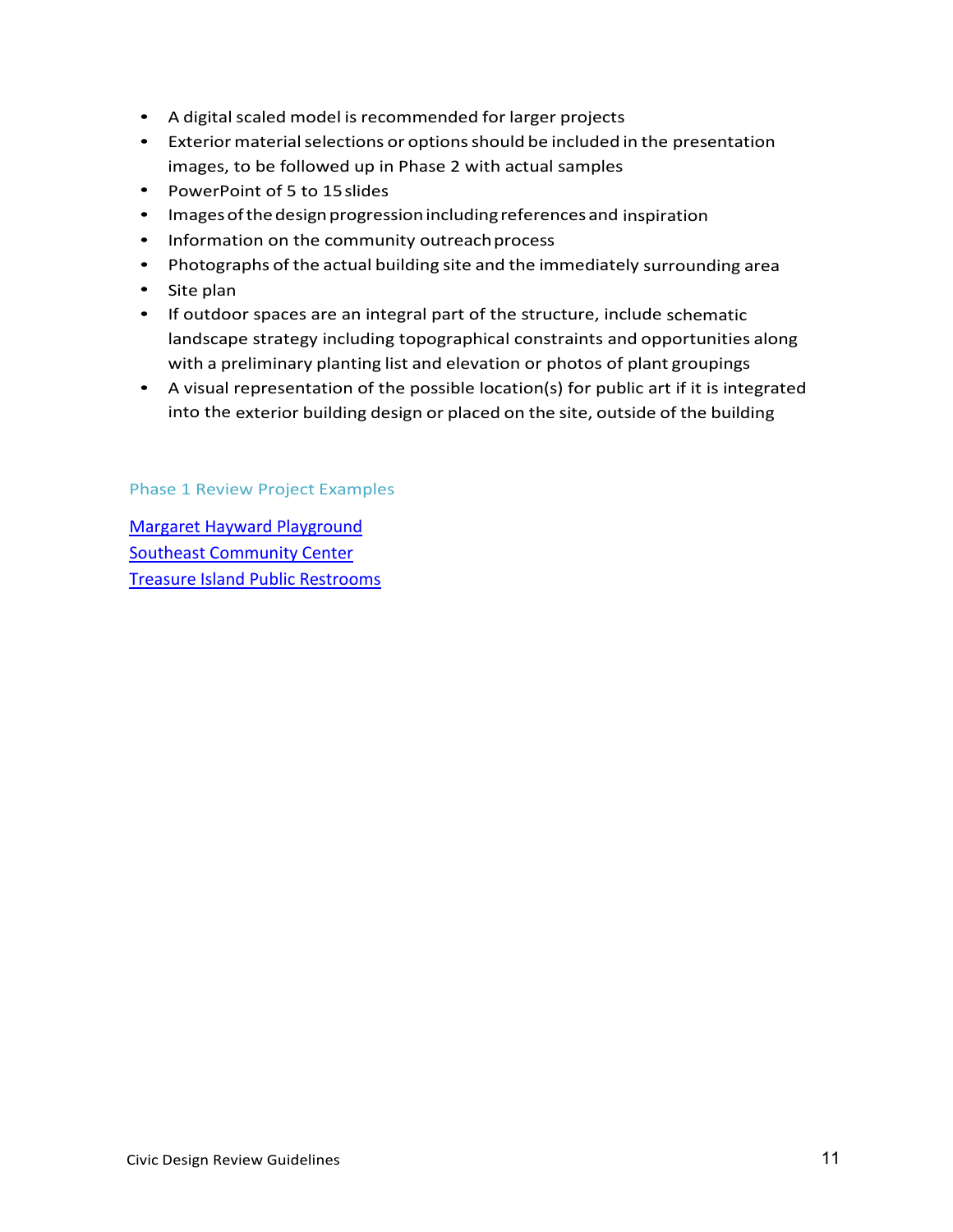### Phase 2: Design Development

Phase 2 is the review of a substantially designed project. This presentation should be more developed and detailed than the prior SchematicDesignapprovedinPhase1.The designpresentationshould reflect the final form and design of the structure of the building, the overall site, and the landscape. The presentation drawings must clearly demonstrate all materials to be used and their corresponding treatments and color, landscape elements, lighting and the signage to be placed on building exterior as developed from Schematic Design. The design development should incorporate any conditions from the Phase 1 approval.

The project applicant must address how areas of concern, comments and contingencesfromPhase 1 havebeenaddressedand/orresolved, showing before and after drawings. Paper study models as well as a physical Materials Board are essential componentsofthe presentation. The presentation should be approximately 20minutes in duration unless a longer presentation time is agreed upon by the Civic Design Review Program Director. The project designers may not proceed with construction documents until Phase 2 approval is received from the Civic Design Review Committee.

Submit the following materials by 5 p.m. ten days prior to review: (Hard copies are required for in-person meetings only)

- Civic Design Review Fee (\$12,800, if not already paid)
- One electronic and hard copy Request for [Review Form](https://www.sfartscommission.org/sites/default/files/Request%20for%20Review%20Form_April%202021.pdf) with dates of all prior reviews and updated constructionbudget
- One electronic copy (PDF) of the presentation.
- Hard copies of colored prints sized 8  $\frac{1}{2}$  x 11" and 11"x 17" of the presentation, two of each size
- If the presentation includes images that should not be published onlinefor security reasons, please provide an additional PDF suitable for online publication

Presentation Requirements

- Three-dimensional study models and renderings for any structure over 5,000 square feet, a landscape model or detailed landscape sections if appropriate to the project
- Developed exterior elevations and exterior renderings with exterior details for key parts of thebuilding.
- Materials and color boards
- A paper studies model if needed to clarify the design refinements
- If outdoor spaces are an integral part of the structure, include detailed site plan including any landscape plans with cut sheets of plant materials including size and species with common name and Planting elevations in color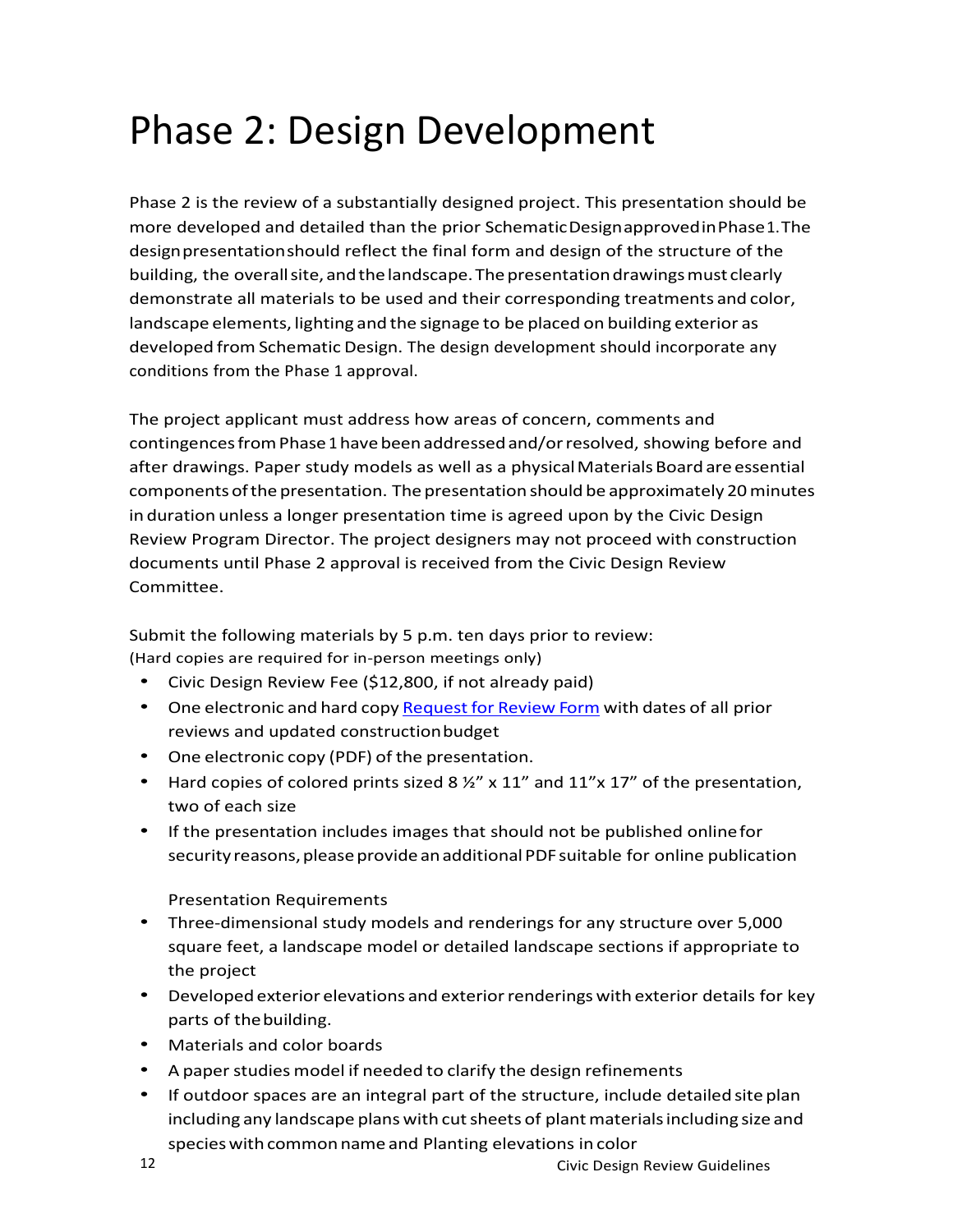- Examples of exterior graphics and signage and their location on building
- Description and cut sheets of any site furnishings in areas that are an integral part of the structure
- Physical Materials board with samples of materials, colors, and finishes
- A visual representation of the possible location(s) for public art if it is integrated into the exterior building design or placed on the site, outside of the building Phase 2 Review Project Examples

Phase 2 Review Project Examples

[Margaret Hayward Playground](https://sfgov.org/arts/sites/default/files/Margaert%20Hayward_Presentation_112717.pdf) **[Southeast Community Center](https://sfgov.org/arts/sites/default/files/1550%20Evans_Presentation%20P2_101518.pdf)** [Treasure Island Public Restrooms](https://sfgov.org/arts/sites/default/files/TI%20Public%20Restroom%20Phase%202_Presentation_101716.pdf)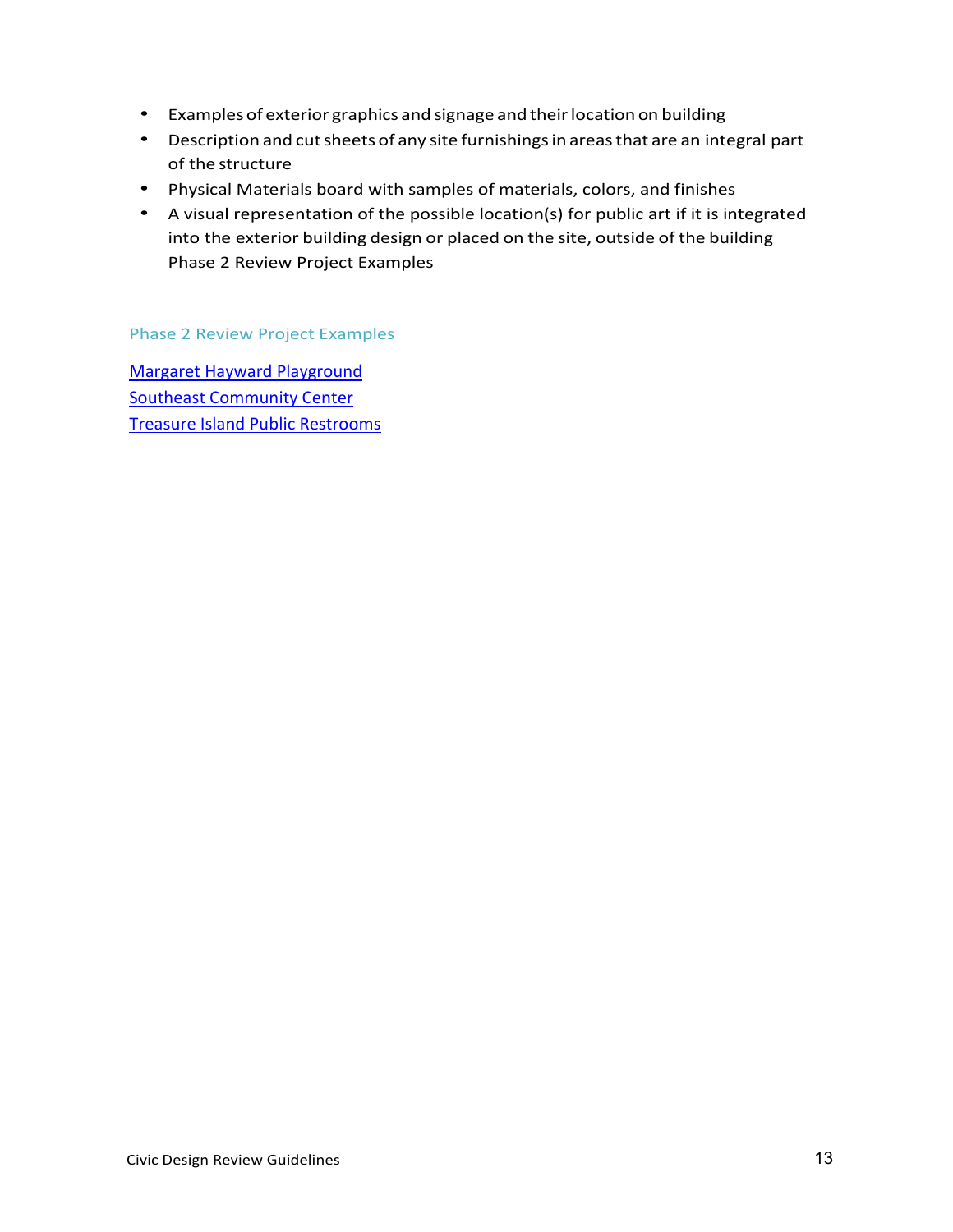### Phase 3: Construction Documents

Phase 3 is the final approval of your project's design by the Arts Commission and ensures that the completed project conforms to the previously approved Phase 2 submittal. The Phase 3 presentation must successfully address any contingencies associated with the Phase 2 approval and any proposed or requiredchanges.

The Commission resolution number documenting the Phase 3 final approvalmay be downloaded from the Arts Commission's website at [sfgov.org/arts](https://sfgov.org/arts/sites/default/files/SVWTP%20Polymer%20-%20Ph%202%20AE%20Report%20-%20031521.pdf) under Full Commission or you may contact the Civic Design Review Program Director for assistance.

The Phase 3 presentation is generally brieferthatthe other phases of review and should be no longer than ten (10) minutes in duration unless there are contingenciesto addressfrom the Phase 2 approval.

Submit the following materials by 5 p.m. ten days prior to review: (Hard copies are required for in-person meetings only)

- Civic Design Review Fee (\$12,800, if not already paid). Please note that projects will not be scheduled for Phase 3 if any portion of the Civic Design Review fee has not been paid
- If the Art Enrichment allocation is determined to be pooled, the transfer of these funds to the Arts Commission must take place before you can be scheduled for Phase 3 review.
- OneelectronicandhardcopyRequestforReview Form with final construction budgetandfinaladjustedArtEnrichmentbudget
- One electronic copy (PDF) of the landscape and architectural construction drawings which include building elevations,sections and perspectives (via USB or email)
- One electronic copy (PDF) of the presentation (via USB or email)
- Hard copies of colored prints sized 8  $\frac{1}{2}$ " x 11" and 11"x 17" of the presentation, two of each size
- If the presentation includes images that should not be published online for security reasons, please provide an additional PDF suitable for online publication

#### Presentation Requirements

- Final construction documents
- Highlighted changes to the Phase 2 approval based on conditions and contingencies
- One half-size set of 95% substantially complete project working drawings (architectural and landscape only) for reference during the meeting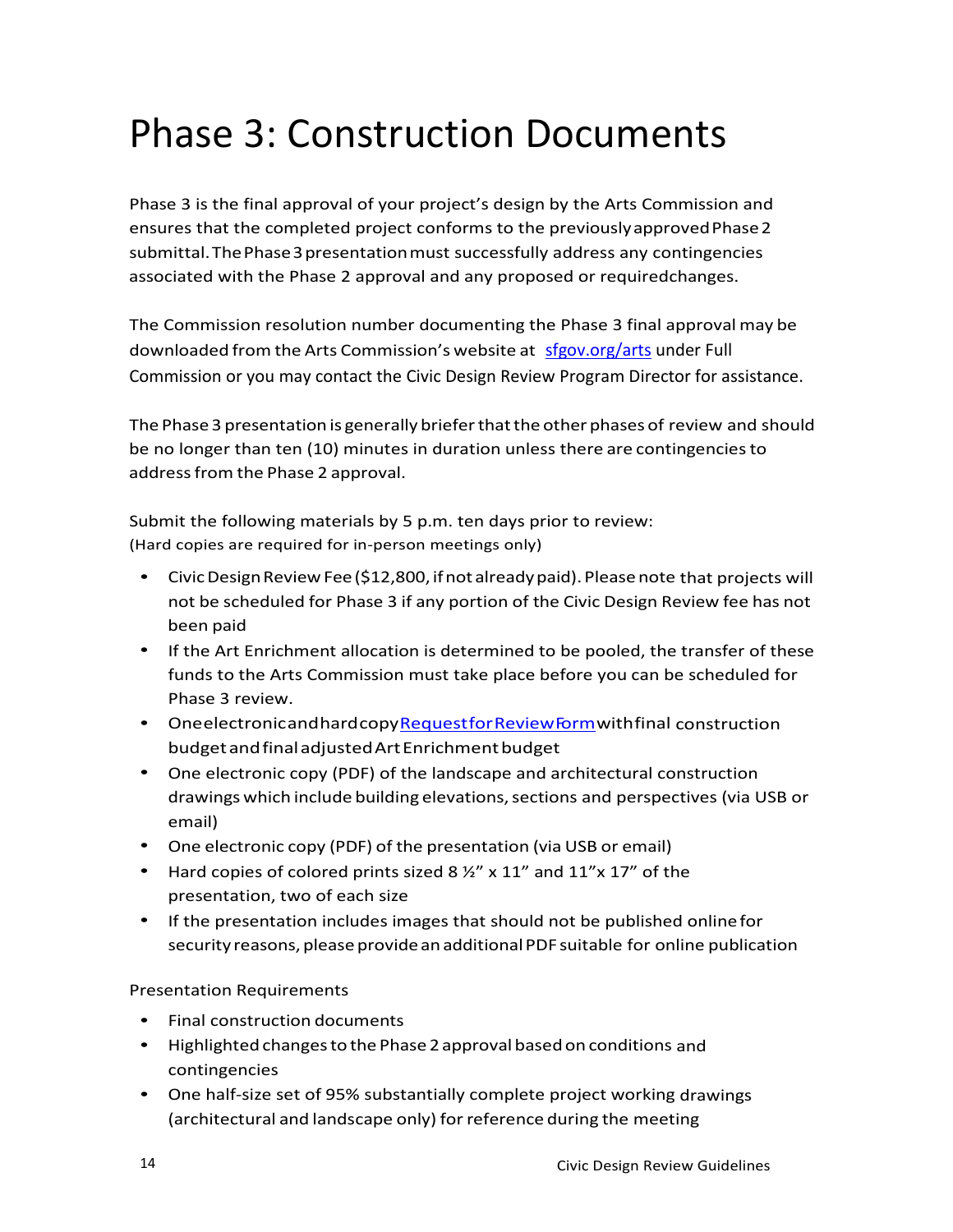• A visual representation of the public art if it is integrated into the exterior building design or placed on the site, outside of the building

Phase 3 Review Project Examples

[Margaret Hayward Playground](https://sfgov.org/arts/sites/default/files/Margaert%20Hayward_Presentation%20P3_052118.pdf) **[Southeast Community Center](https://sfgov.org/arts/sites/default/files/Southeast%20Community%20Center_PresentationComp_111819.pdf)** [Treasure Island Public Restrooms](https://sfgov.org/arts/sites/default/files/TI%20Public%20Restroom_Presentation_061917.pdf)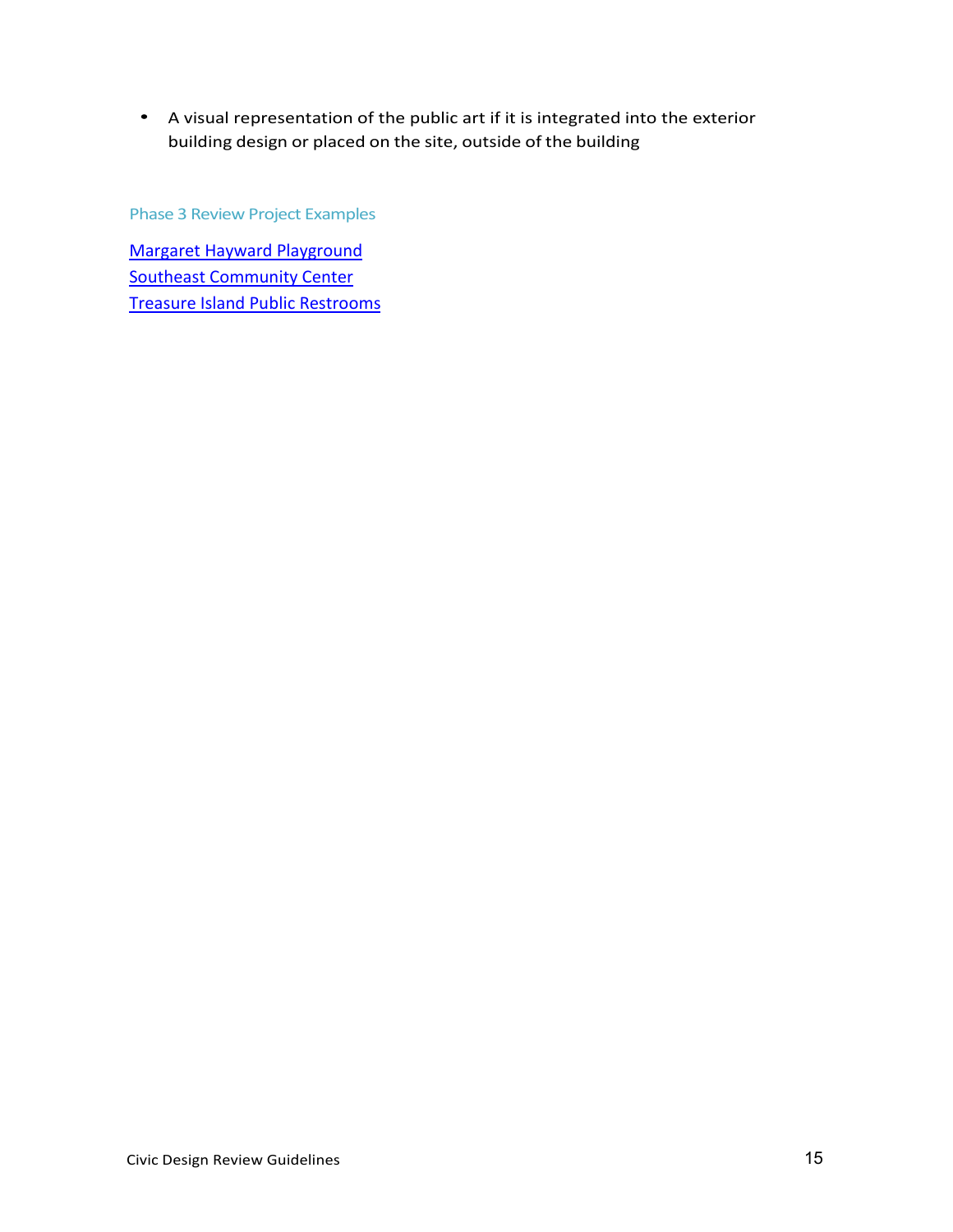### Post-Phase 3 Review

**Applicable only if there are design changes that affect the exterior and/or overall look of the approved design after the Phase 3 approval.** 

Should any design changes that affect the exterior and/or overall look ofthe approved design occur prior to construction but after the Phase 3 review or as a result of the bid process, it is the project applicant's responsibility to inform Arts Commission staff prior to the commencement of construction. This should be done by submitting the changes to staff, who will then determine if the changes are significant enough to warrant a Post-Phase 3 review before the CDR Committee or through a staff review. Any changes that occur during construction or post-construction must also be documented and conveyed to the Civic Design Review Program Director.

#### **Submit the following materials by 5 p.m. ten days prior to review:**

(Hard copies are required for in-person meetings only.)

- OneelectronicandhardcopyRequestforReview Form with updated construction budgetandfinaladjustedArtEnrichmentbudget
- One electronic copy (PDF) of the updated landscape and architectural construction drawings which include building elevations, sections, and perspectives
- One electronic copy (PDF) of the presentation
- Hard copies of colored prints sized 8 1/2" x 11" and 11"x17" of the presentation, two of each size
- If the presentation includes images that should not be published onlinefor security reasons, please provide an additional PDF suitable for online publication

#### **Presentation Requirements**

- Updated final construction documents
- Highlightedchangesto the Phase 3 approval.
- One half-size set of substantially complete updated project working drawings (architectural and landscape only) for reference during the meeting
- A visual representation, showing modifications if any, of the public art if it is integrated into the exterior building design or placed on the site, outside of the building

#### Post-Phase 3 Review Project Example

#### [Castro Station Elevator](https://sfgov.org/arts/sites/default/files/Castro%20Station%20Elevator_revised%20presentation_122120.pdf)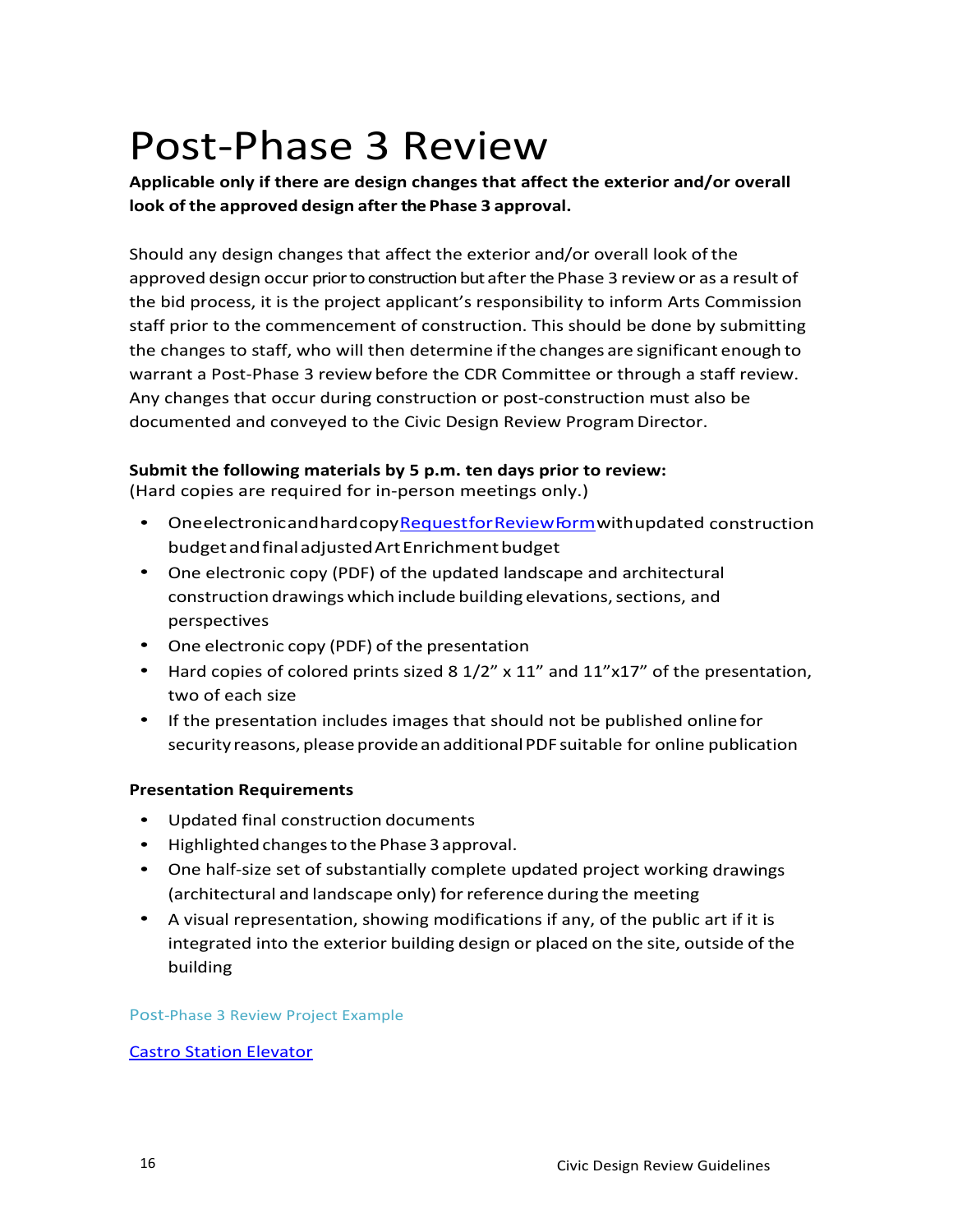# Coordinating Various City Approval Processes

Most projects are required to obtain other regulatory approvals in addition to that of the Arts Commission. Below is a guide to where Civic Design Review fits into some possible requirements. Please make certain that you work with staff associated with the following departments and commissions:

#### DEPARTMENT OF CITY PLANNING/HISTORIC PRESERVATION COMMISSION

If your project is considered a historic landmark or resource and/or is located in a historic district, approval from the Historic Preservation Commission may be required. If Historic Preservation approval is required, in general, it is recommended to seek this approval between Phase 1 and Phase 2 of Civic Design Review.

#### ENVIRONMENTAL REVIEW

The environmental review process may often span several phases of Civic Design Review but scheduling depends greatly on the specifics of each project. In general, the projects should present their preliminary design concepts to Civic Design prior to entering into the environmental review process and submit final Phase 3 documents after completing environmental review. Please submit copies of any draft or final environmental review documents that are available at the time of any design submittals.

#### OTHER REVIEWS

Other review processes that may affect design must be resolved before a final Phase 3 approval from the Arts Commission can be granted.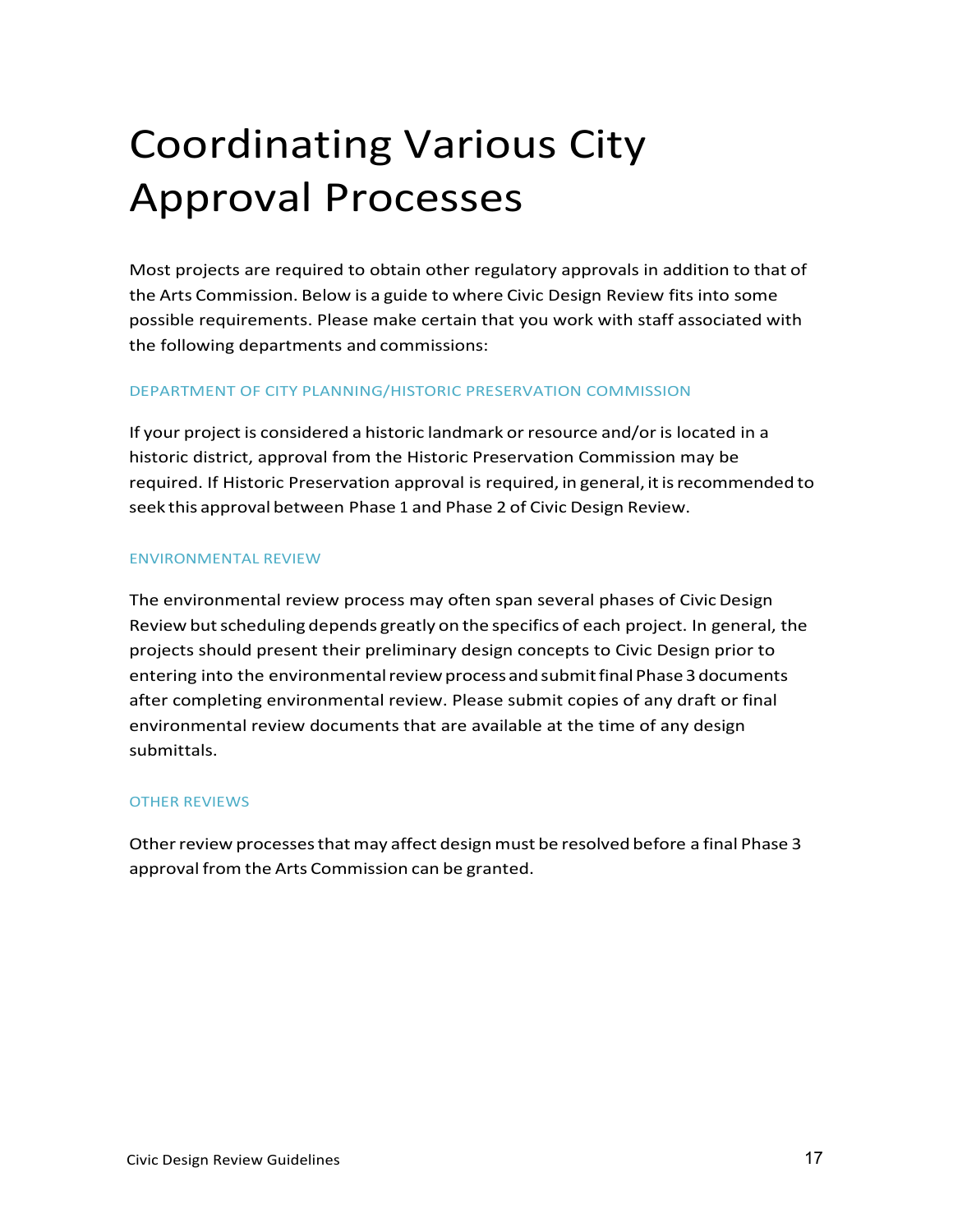### Informal Work Sessions

From time to time Civic Design Review (CDR) Commissioners make themselves available to project teams that need additional design guidance before advancing to the next phase review. During the review process, the CDR Committee may suggest such a meeting to the team, or a team may request a meeting of the Committee. In no case will these meetings be guaranteed to the design team but CDR Commissioners will make an effort to accommodate teams who need them.

Such a meeting is intended to facilitate the successful design of a project in an informal and interactive work environment. Two to three CDR Commissioners are generally available to review projects in progress. Time will be set aside when possible at a regularly scheduled time each month. The presence of Commissioners is based on availability; specific Commissioners may not be requested.

This 30-minute meeting is reserved for projects that have already been presented to the CDR Committee and is not intended to be used as a forum for the presentation of a new project or for projects to be "pre-reviewed" prior to presentation at an upcoming Committee meeting in order to expedite a project through the regular design approval process. Presentations (no more than 10 minutes) should focus on specific design issues and offer proposed solutions, responding to Commissioner comments from the prior Committee meeting or to present design issues the design team is encountering for an informal discussion. The meeting will allow for informal discussion and possible work session. No formal presentation of the material is necessary in order to allow the team and commissioners to make the best use of their time. Project teams may only request one Informal Work Session; additional Informal Work Sessions for larger complex projects are subject to the approval of the CDR Chair or designated CDR Commissioner.

The Informal Work Sessions may take place at the SFAC office or virtually, as designated by the Commissioners. Request for an informal work session by project teams may be made to CDR staff and will be approved by the CDR Chair or another designated CDR

Commissioner for this purpose. If an informal meeting is cancelled by the project team within a week of the scheduled date, it will not be rescheduled without approval of the Chair.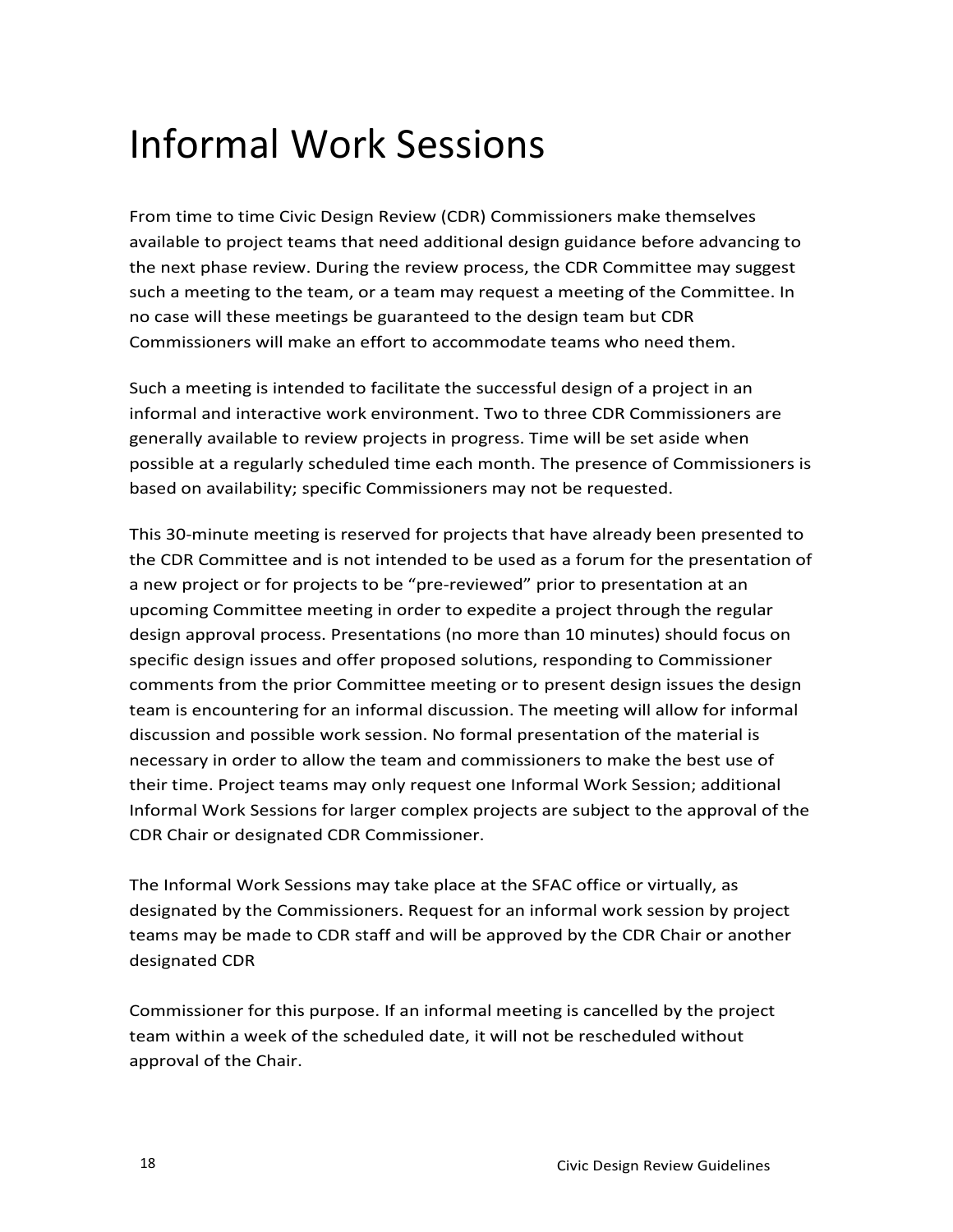### Additional Support

Should you need clarification of information or directions conveyed by the Committee during a Civic Design Review meeting, please contact the Civic Design Review Program Director. Audio recordings of each Civic Design Review meeting are available the day afterthe hearing andmay be found on the Arts Commission's website. To further facilitate communication and expedite approvals, drawings-inprogress may be informally submitted to staff for transmittal to the Committee between meetings.

Project Sponsors should avail themselves of this opportunity for feedback fromthe CivicDesign Commissioners provided during the informal work session.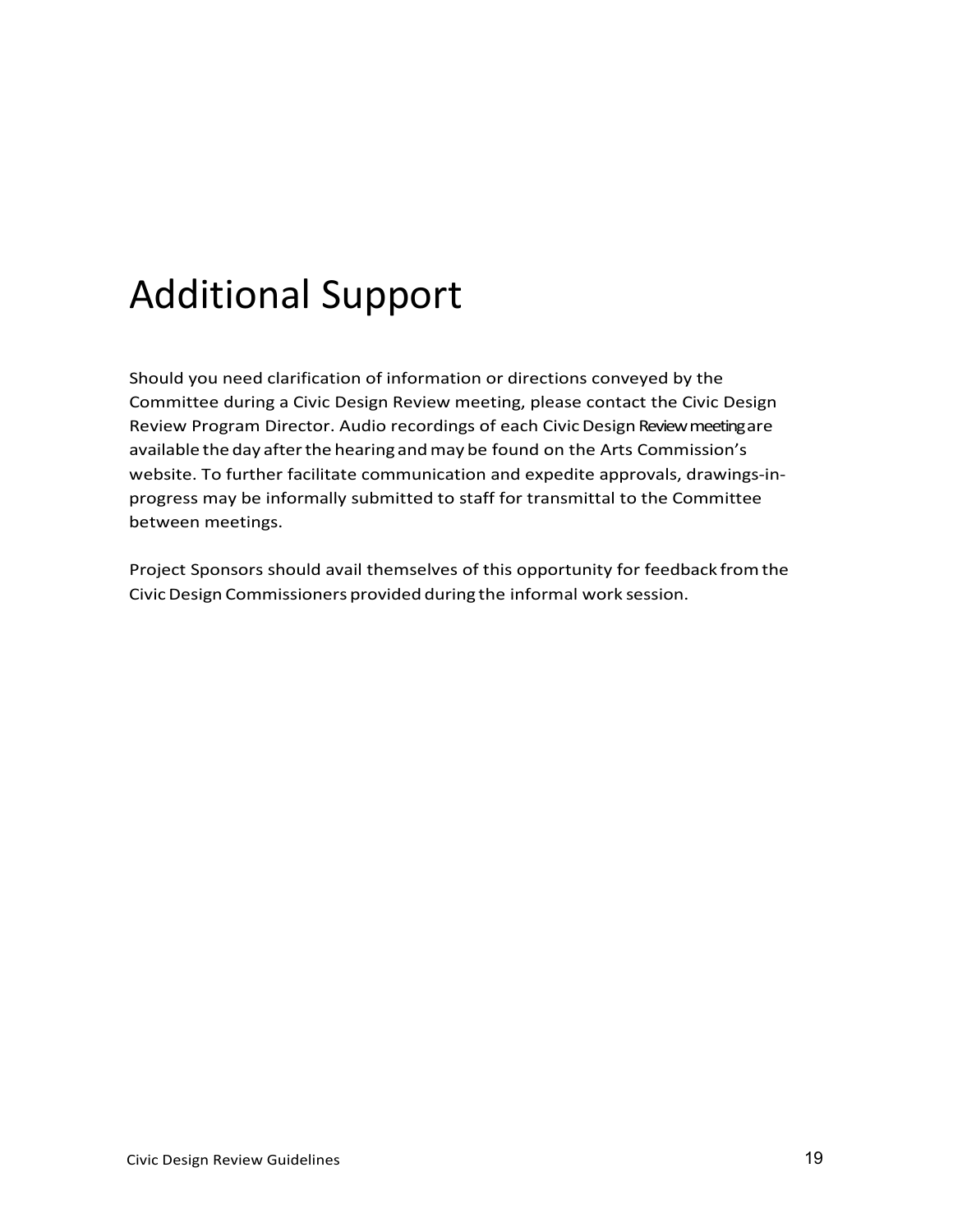# Art Enrichment

Public Art can humanize the built environment, create an emotional, intellectual, or spiritual connection with the viewer, and create a sense of pride and belonging in a civic space. Art Enrichment provides a unique opportunity to integrate public art within the larger context of the project.

In accordance with Section 3.19 of the San Francisco Administrative Code, two percent (2%) of the final estimated construction costs must be allocated for art enrichment. This includes both aboveground and underground costs unless specifically exempted by the Art Enrichment Ordinance.

Civic Design Review applicants are required to contact the Public Art Program Director prior to their first phase of review. It is important for the Client to meet with the Public Art Program Director as early as possible to allow for a meaningful integration of the public art within the site. Early coordination also maximizes the opportunities for public art to be incorporated into the project's design documents.

The Phase 3 Request for Review form requires an updated construction cost estimate and a corresponding updated art enrichment allocation if applicable.

Contact Public Art Program Director Mary Chou for further information: mary.chou@sfgov.org, 415-252-2233

Learn more about Public Art: [Public Art Program Overview](https://sfgov.org/arts/sites/default/files/SFAC%20Public%20Art%20Program%20Overview.pdf)

# Civic Art Collection

All Civic Design Review applicants must submit a form stating whether there are existing artworks installed at the site. A site inspection must be performed to ensure that all existing artworks are identified. This will allow the Arts Commission to ensure that the artwork is protected during construction and/or removed and reinstalled. All costs related to the protection of the artwork, its removal, storage, and reinstallation shall be borne by the capital project apart from the project's art enrichment allocation.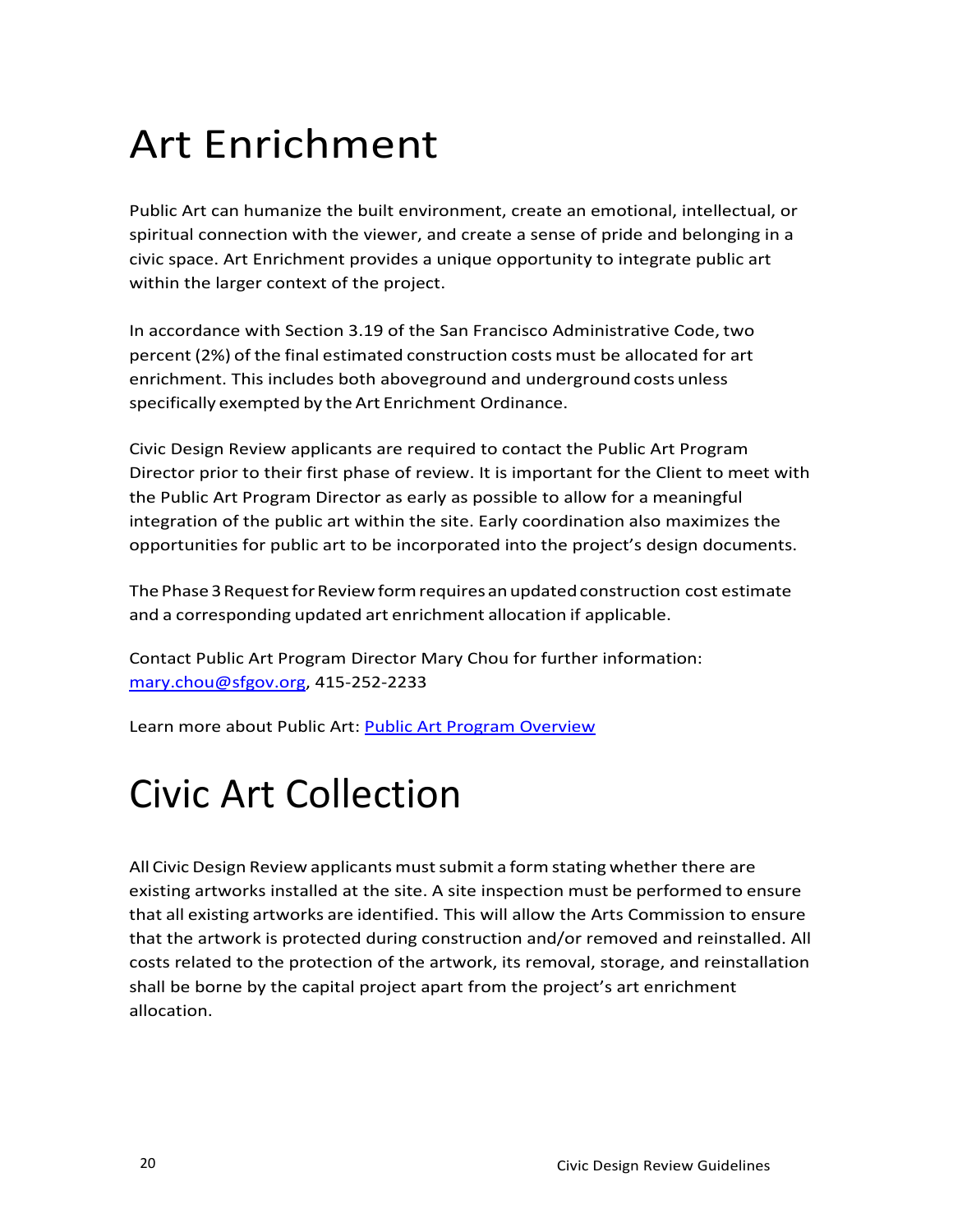# Art Enrichment and Civic Design Review

The location and final design of a public art project is reviewed and approved by the Visual Arts Committee prior to going to Full Commission. To the extent that the art enrichment is integrated into the exterior design of the building or the landscape, a joint meeting of the Civic Design Review Committee and the Visual Arts Committee may be convened to review the artwork relative to its integration within the site.

# Temporary Projects and Structures

Per resolution of the Arts Commission, projects or structures placed on public property with duration of up to two years are not subject to Civic Design Review. This does not refer to the placement of artworks on public property.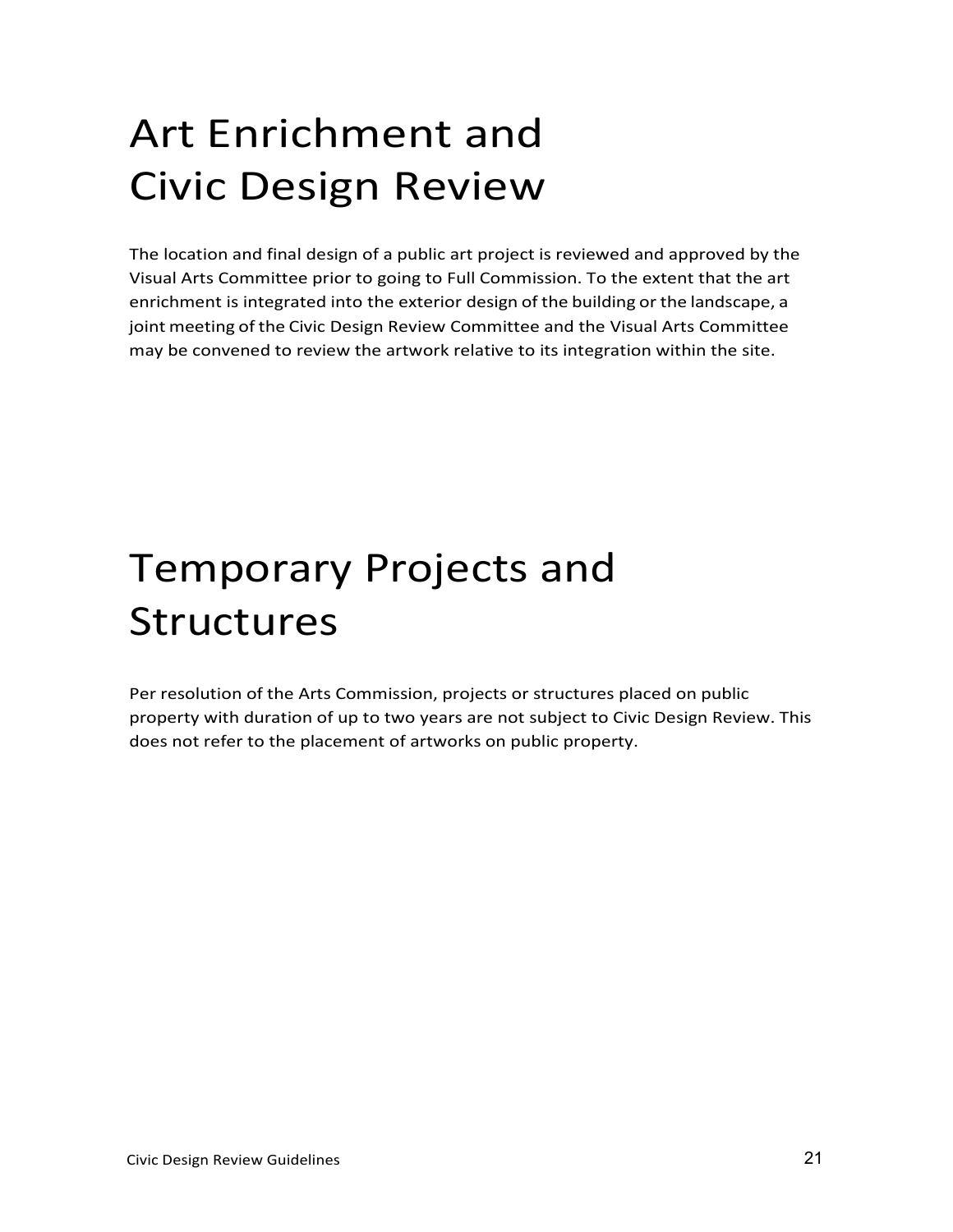### Plaque Review

#### WHICH PLAQUES REQUIRE APPROVAL?

Commemorative plaques to be placed on City-owned property or sidewalks require review by the Civic Design Review Committee. The Committee reviews the design, siting, orientation, and context. Some plaques are exempt or eligible for administrative review based on certain conditions explained below. There is no charge for the review of plaques.

Submit the following materials by 5 p.m. one week prior to review: (Hard copies are required only for in-person meetings.

- Request for Review Form
- One electronic copy (PDF) of the presentation
- One color copy (8  $\frac{1}{2}$ " x 11" minimum to 11" x 17" maximum) of the presentation

#### Presentation Requirements

- Photographs of the site and the immediate surrounding area
- Images of the proposed plaque design
- Rendering of the plaque in it proposed location
- For multiple plaques, provide a map or site plan of all of the proposed locations

#### Plaque Project Example

[Leather District Commemorative Plaque Project](https://sfgov.org/arts/sites/default/files/Leather%20District%20Commemorative%20Plaque%20Project_Presentation_041921.pdf)

#### EXEMPT PROJECTS WHICH PLAQUES REQUIRE APPROVAL?

The types of plaques listed below do not need review by the Arts Commission.

- Replacement plaques with an identical design to the previous plaque
- Any plaque not on property owned by the City and County of San Francisco

#### ADMINISTRATIVE REVIEW

Administrative Review (see page 25) is conducted by the Civic Design Review Program Director and does not require a presentation to the Civic Design Review Committee.

The following types of plaque projects are eligible for Administrative Review:

- A plaque that is added to an existing series of plaques following a previously approved design
- A plaque using a previously approveddesign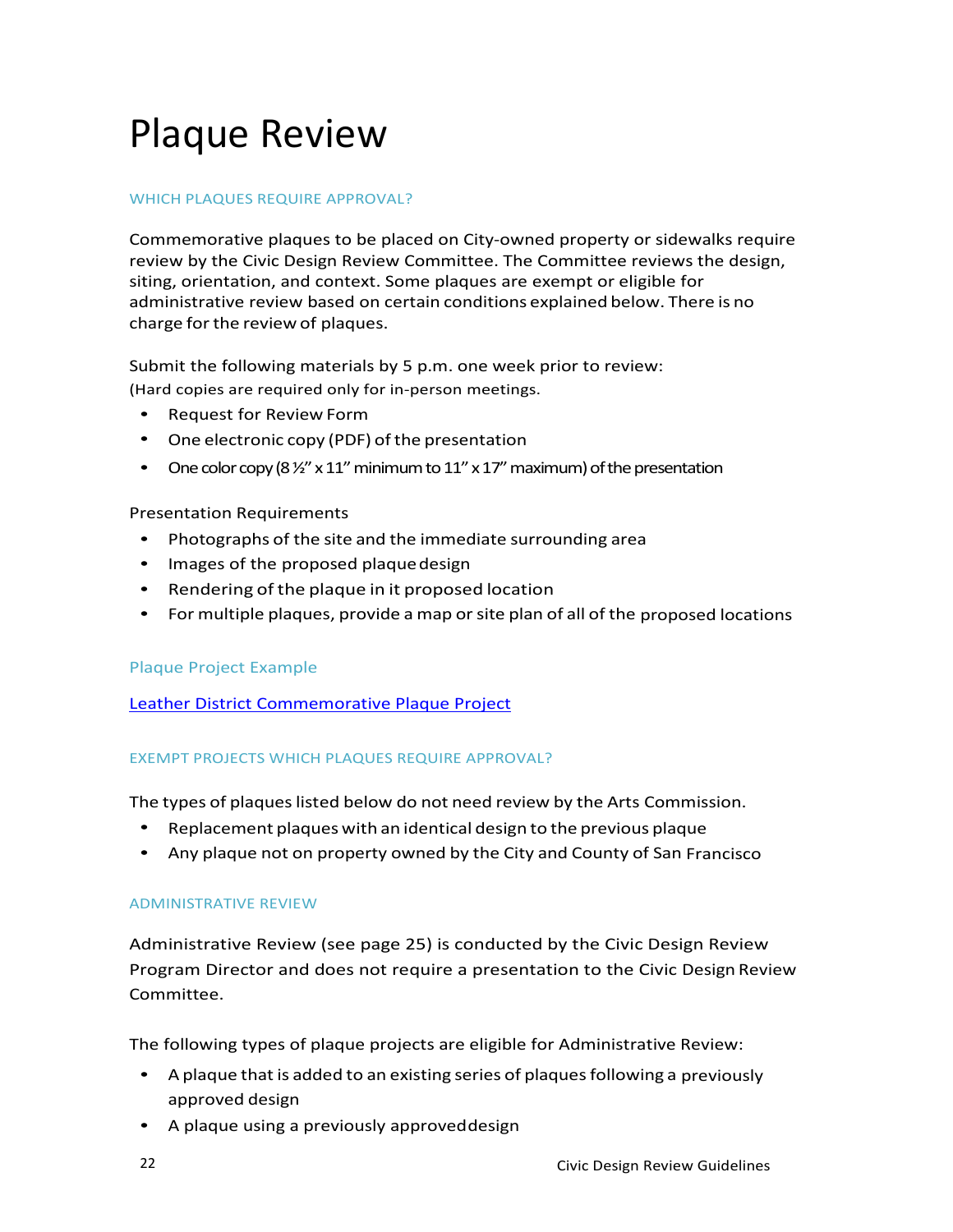#### • A single stand-alone plaque

#### CITY APPROVAL PROCESS

#### [Board of Supervisors](http://www.sfbos.org/)

• Each plaque project must receive a resolution from the Board of Supervisors endorsing the project. A copy of this resolution should be included with submission materials to the Civic Design Review Committee.

#### [SF Public Works](http://www.sfpublicworks.org/) - Street Use and Mapping

• Projects must be reviewed by SF Public Works to ensure they comply with all requirements regarding the slip coefficient and other Building Code and safety concerns.

#### [Mayor's Office on Disability](http://sfgov.org/mod/)

• Check with the Mayor's Office on Disability to ensure that the plaque complies with accessibility requirements.

#### [Arts Commission](https://www.sfartscommission.org/) – Civic Design Review Committee

• After receiving a resolution from the Board of Supervisors and approval by the SF Public Works, the design of the plaque must be reviewed by the Arts Commission per the requirements listed above.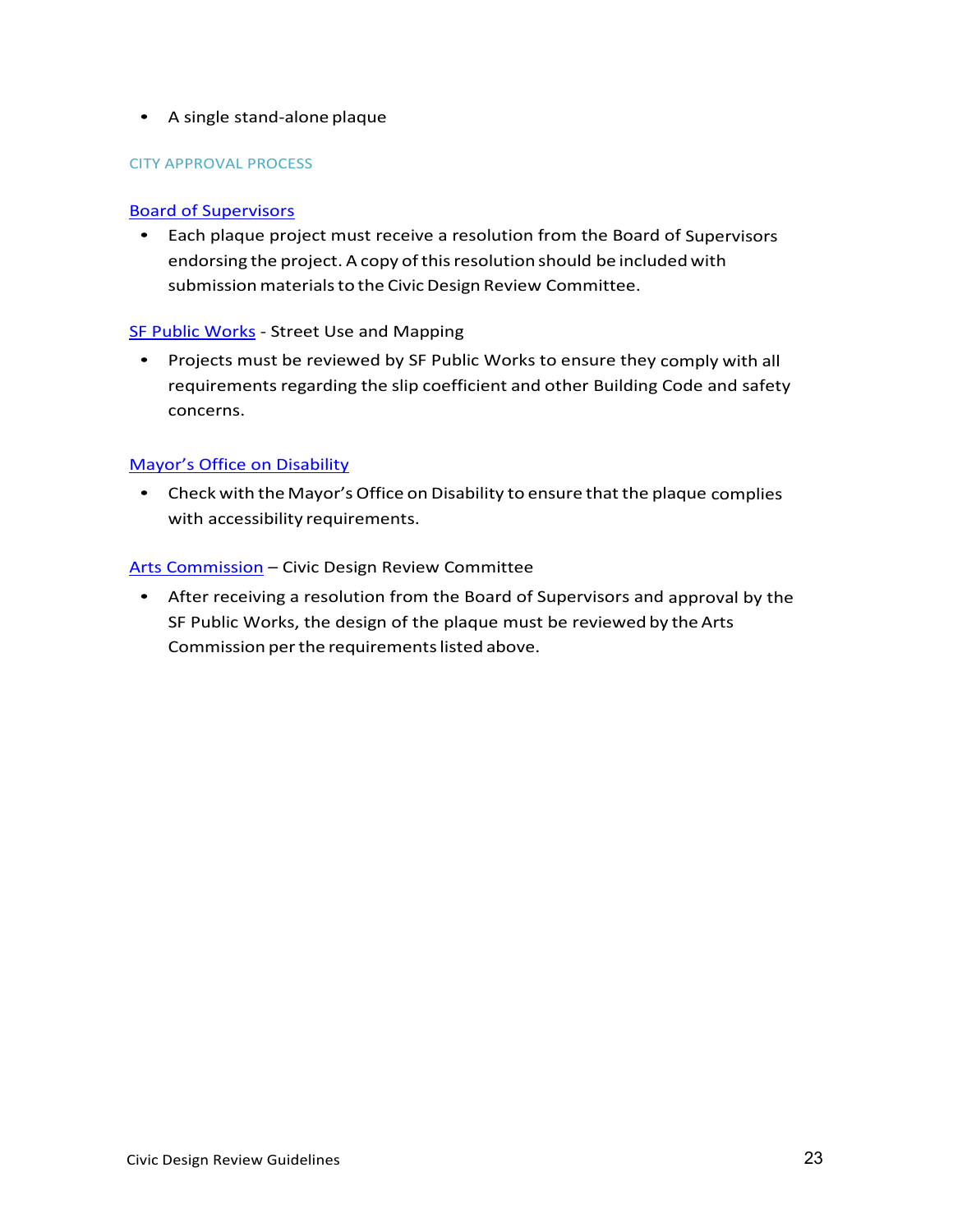# Other Types of Review

#### ADMINISTRATIVE REVIEW SMALL PROJECT REVIEW

Staff may review certain projects administratively. These types of projects are small in scope and can range from installation of standard street furnishings to modifications of a previously approved project. Installation of a single plaque, bench, bicycle racks and signage; and replacement of existing street and park furnishings; ADA improvements reviewed by the Mayor's Office of Disability or the Department of Public Works Disability Access Coordinator can usually be reviewed administratively while a series of plaques or a streetscape will generally need to be presented to the Civic Design Review Committee. The Civic Design Review Program Director will make a determination at the time of the request in consultation with the Civic Design Review Committee Chair or designee. If the project is reviewed administratively, staff shall consider color, scale and style compatibility, and ADA issues (and consult with the Mayor's Office of Disability as appropriate).

A \$750 fee will be charged for administrative review. Based on the project complexity, the fee may be reduced or waived. The Program Director will provide a verbal report on all administrative reviews to the Civic Design Review Committee and issue an approval letter to the project sponsor. To request an Administrative Review, contact the Program Director and briefly describe the project and provide images or drawings of the existing condition and the modification.

#### SMALL PROJECT REVIEW

Many small projects are eligible to have a modified review process. This review process will combine the review of one or two phases into one meeting. Examples of projects that may be eligible for a modified review process include minor renovation projects, projects that only have open space components (no building component) such as playground equipment, park/street furnishings (benches, tables, light fixtures, fixed planters), entrance improvements, and pathway improvements (if they are not part of a larger project).

Before requesting a Small Project Review, please speak with the Civic Design Review Program Director to determine if this is an appropriate

approach and to determine the timeline for the design review. The Program Director will confer with the Chair or designated Commissioner regarding appropriateness for a Small Project Review.

The fee for Small Project Review is \$6,400.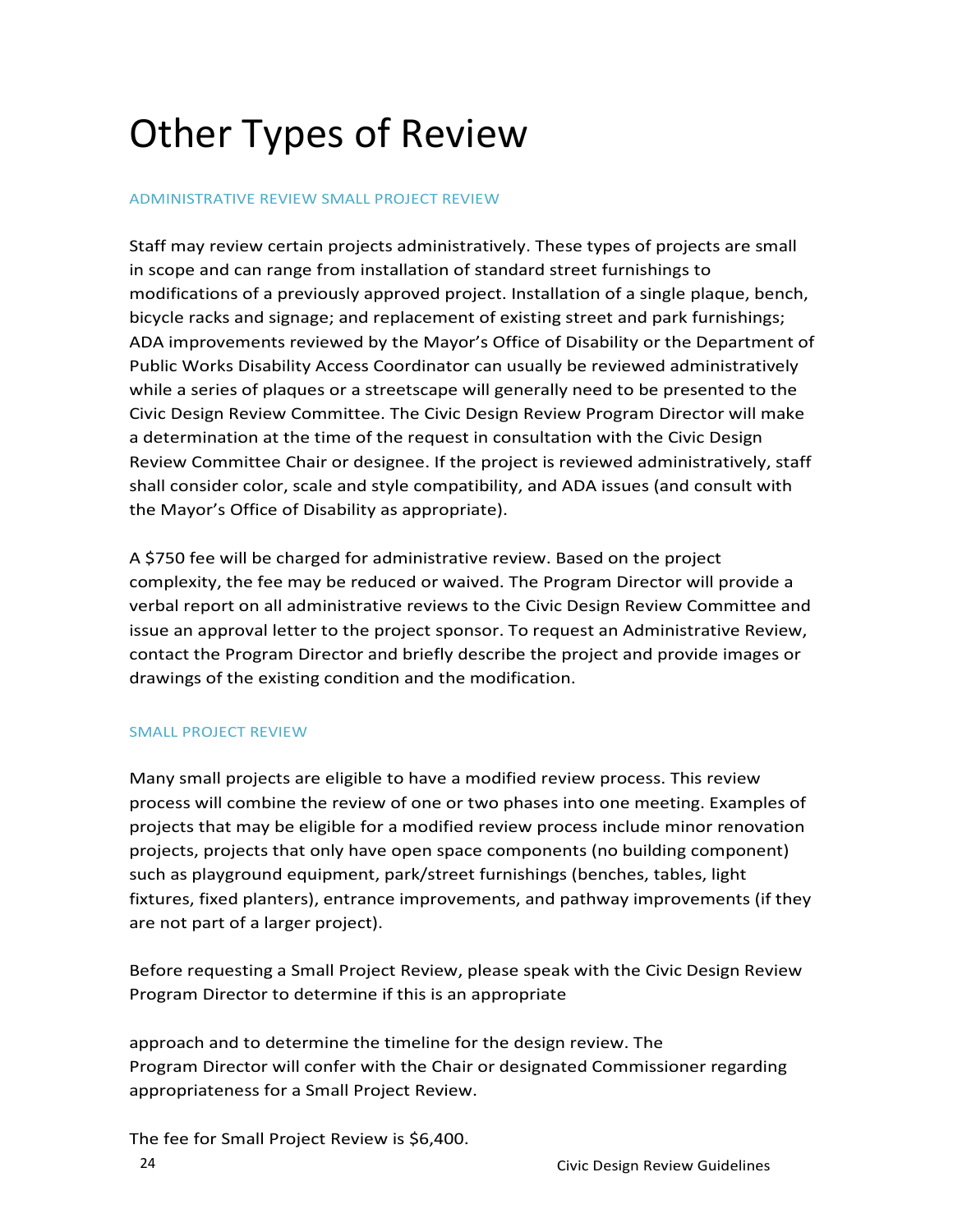If a project is granted a Small Project Review, the CDR Committee can require the project return for additional review if the project is not approved.

#### Small Project Review Project Examples

Merced Heights Playground Lower Lawn [\(single phase\)](https://sfgov.org/arts/sites/default/files/Merced%20Heights%20Playground%20Lower%20Lawn%20Renovation_Presentation_041921.pdf) San Francisco Public Library Mission Branch Expansion [\(PH1](https://sfgov.org/arts/sites/default/files/SFPL%20Mission%20Branch%20Expansion_Prensentation%20Concept_061719.pdf) and [PH2\)](https://sfgov.org/arts/sites/default/files/MISSIONLIBRARY_PRESENTATION_081720.pdf)

#### EXEMPT PROJECTS

The following projects are exempt from Civic Design Review:

- Temporary projects and structures placed on public property with duration of up to two years (temporary art projects are reviewed by the Visual Arts Committee of the SFAC)
- Infrastructure and utility upgrades including but not limited to stormwater/drainage improvements, marina dock repairs, roof and building envelope repairs, fencing repairs, irrigation upgrades, electrical and gas improvements, phone and data installations, security upgrades, re-paving of roads/parking lots/pathways
- Interior and/or subterranean improvements
- Playfields, sports courts, park trails renewals
- Small utility enclosures (boxes, cages to provide secure protective coverings for items like backflow preventers and utility meters) that are not part of a larger project
- "In-Kind" repairs and replacements that are routine and/or deferred maintenance items
- Emergency work to address life safety issues, vandalism, disaster responses (such as tree failures, acts of god, and other similar urgent matters)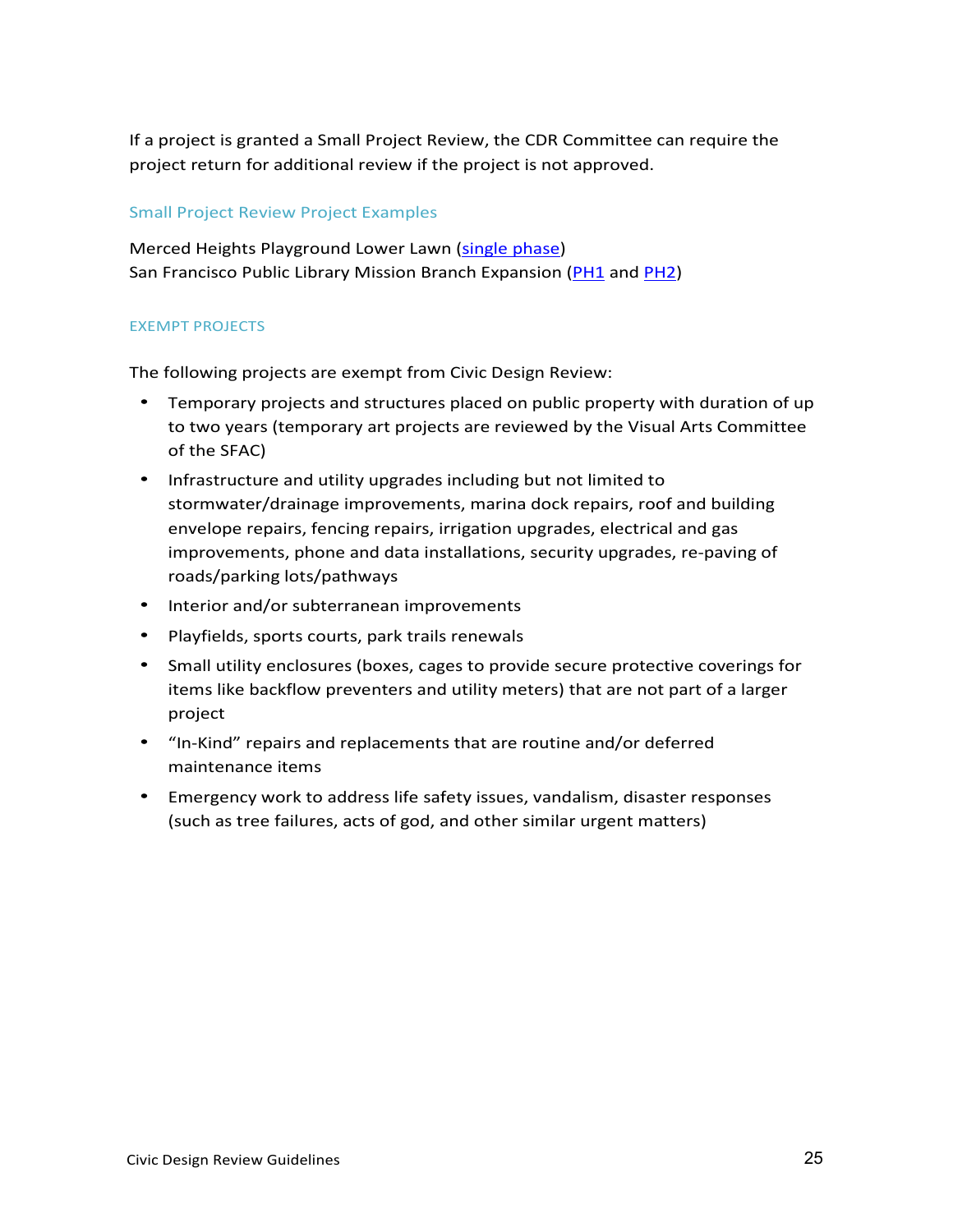# Motions and Contingencies

#### APPROVAL WITH CONTINGENCIES

The Committee may add contingencies or conditions to the motion approving a particular phase. This allowsthe project to move forward to meet its schedule, but also ensures that specific items will be addressed and resolved in the next phase of review.

#### CLARIFICATION OF COMMENTS FROM THE CIVIC DESIGN REVIEW MEETING

The official minutes of each Committee meeting will be published within ten working days of the meeting. The audio recording of the meeting is available the following day. Please contact the Civic Design Review Program Directorshould you have need for further clarification.

#### CHANGES TO AN APPROVED DESIGN

Youareobligedtoreportanychangesmadeto a previouslyapproved design, including those changes made during and post-construction, to the Civic Design Review Program DirectorafterPhase 3 approvalis voteduponbytheArtsCommission.Staffwill determine whether the changes require a return to the Civic Design Review Committeeorifthe modificationsmaybereviewedadministratively.Itisimportant forthe project team to carefully coordinate other mandated approvals and reviews prior to Phase3.

#### FINAL APPROVAL

Phase 3 is the final approval of your project's design by the Arts Commission.The resolution number documenting the vote may be downloaded from the Arts Commission's website at [sfgov.org/art](https://sfgov.org/arts) under Public Meetings/Minutes or you may contact the Civic Design Review Program Director for assistance.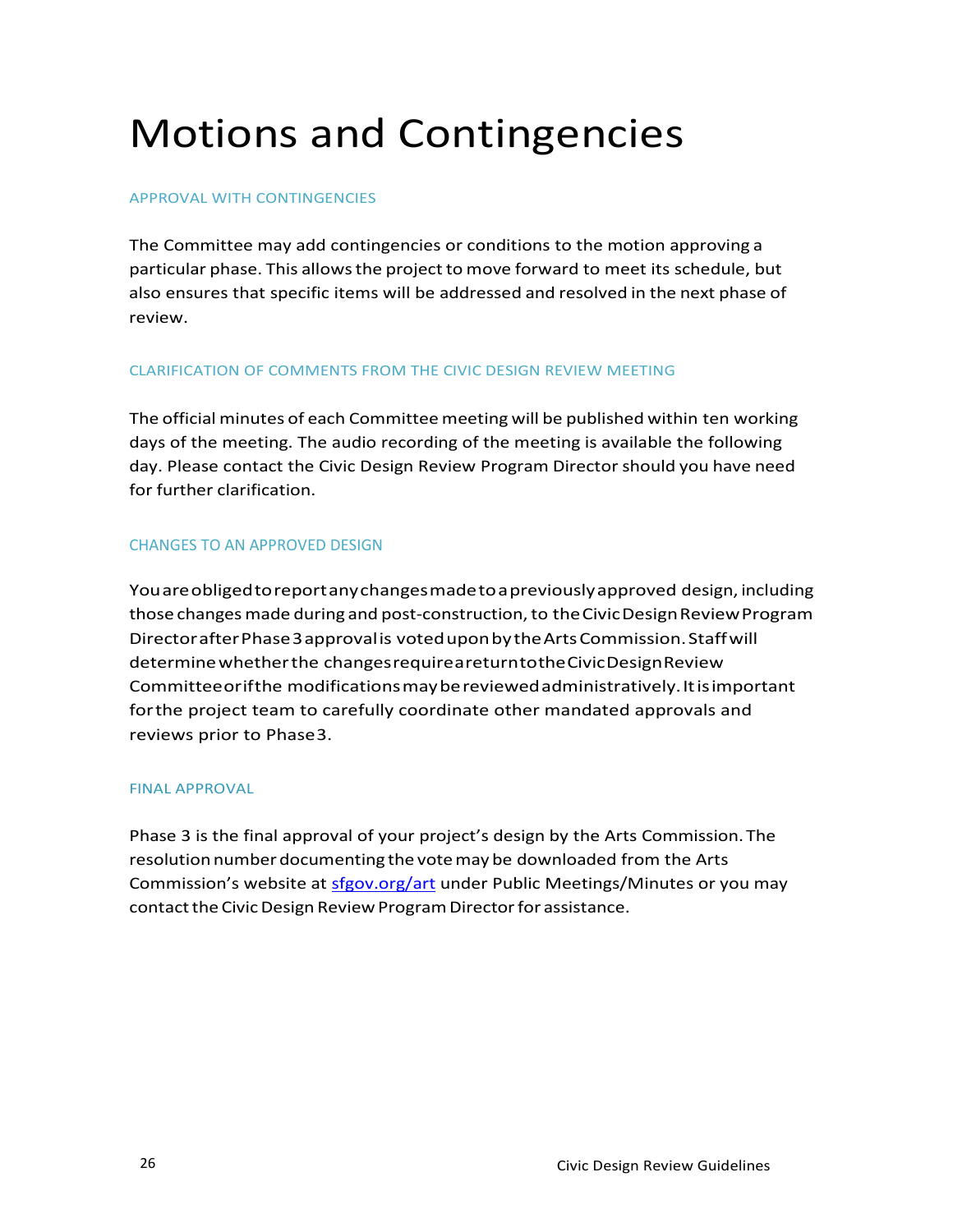### Frequently Asked Questions

#### CAN I GET FEEDBACK ON MY DESIGN BEFORE THE NEXT MEETING?

Yes! Informal Work Sessions with up to two Civic Design Review Commissioners are scheduled on the third Monday of each month from 12:30 to 2:30 p.m. Please contact the Director of Design and Construction at SF Public Works for projects managed and designed by SF Public Works. The Civic Design Review Program Director will assist you with the scheduling of reviews for designed projects designed by private architects and landscape architects.

#### WHICH PROJECTS NEED TO BE REVIEWED?

City Charter Section 5.103 stipulatesthat any project that is on or over City-owned property must be reviewed by the Civic Design Review Committee regardless ofits funding source. Projects undertaken by the War Memorial, the Asian Art Museum, the Fine Arts Museums, the Port of San Francisco and projects under state or federal jurisdiction are not subject to Civic Design Review. Projects with a duration of two years or less are considered temporary by the Civic Design Review Committee and do not requireCivic Design Review approval.

#### WHAT IS CONSIDERED A STRUCTURE?

A "structure" has been identified as any new orsignificantly remodeled building. This definition also includes permanent street furnishings, including, but not limited to: streetlights, benches, bollards, railings, water features, news racks, trash containers, way-findingsystemsand plaques.

#### HOW MUCH IS THE CIVIC DESIGN REVIEW FEE?

Effective September 25, 2018, in accordance with City Ordinance 319.A, each project will be charged a lump-sum fee of \$12,800. Larger, more complex projects or those involving a campus of several buildings or facilities may be assessed a higher fee at the discretion of the Director of Cultural Affairs. The Small Project Review fee is \$6,400 and the Administrative Review fee is \$750. All fees are subject to change each new fiscal year.

#### HOW DO I PAY THE FEES?

Interdepartmental electronic fund transfers and journal entries fromother City departments should use the below codes for SFAC's chart fields: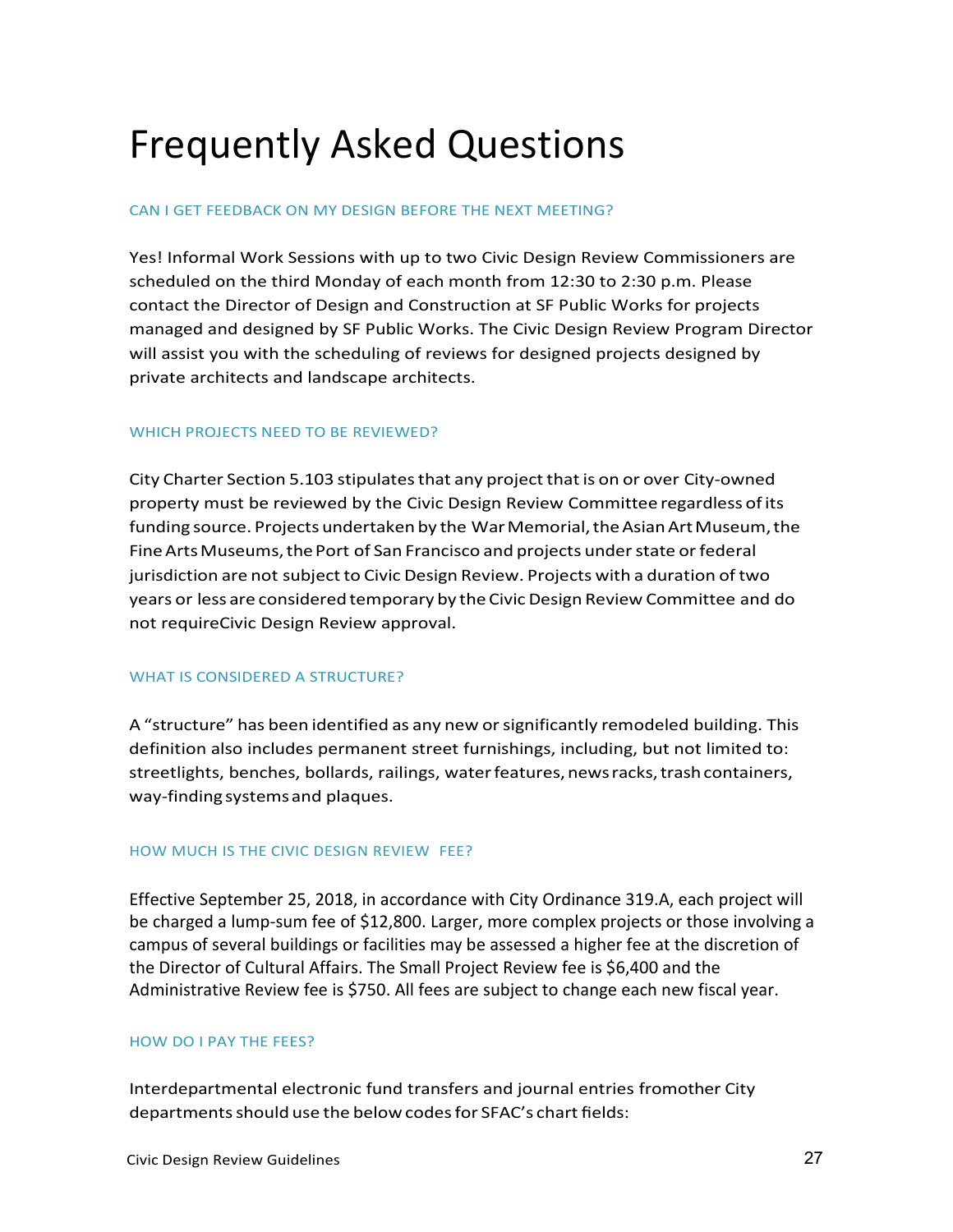Revenue Account ID: 460127 Fund ID: 11740 Department ID: 163649 Authority ID: 16577 Project ID: 10022393 Activity ID: 0001

Payments may also be sent by check to the "San Francisco Arts Commission" at 401 Van Ness, Suite 325, San Francisco, CA 94102

#### IS THE CONCEPTUAL DESIGN PHASE MANDATORY?

The Conceptual Design presentation is mandatory for all projects with budgets in excess of \$5 million. The design should be at a very preliminary stage of development. The goal of reviewing projects at the Conceptual Design Phase is to avoid unnecessary costsanddelaysthat may be associated with subsequent Civic Design recommendations if they occur later in the design process.

#### WHO CAN I CONTACT WITH OTHER QUESTIONS?

Please contact the Civic Design Review Program Director Joanne Lee at (415) 252- 2266 with any additional questions you may have.

#### WHY DOES CIVIC DESIGN MATTER?

Well-considered quality design can beautify our neighborhoods, build pride in communities, promote access to facilities, and improve the quality of the built environment in our city. The Civic Design Review Committee ensures that projects consider their impact on the community and the context in which they will be located throughout the design process. The mission of the Civic Design Review is to ensure that any capital improvement project improves the public realm, respects the natural environment and serves the best interest of the public.